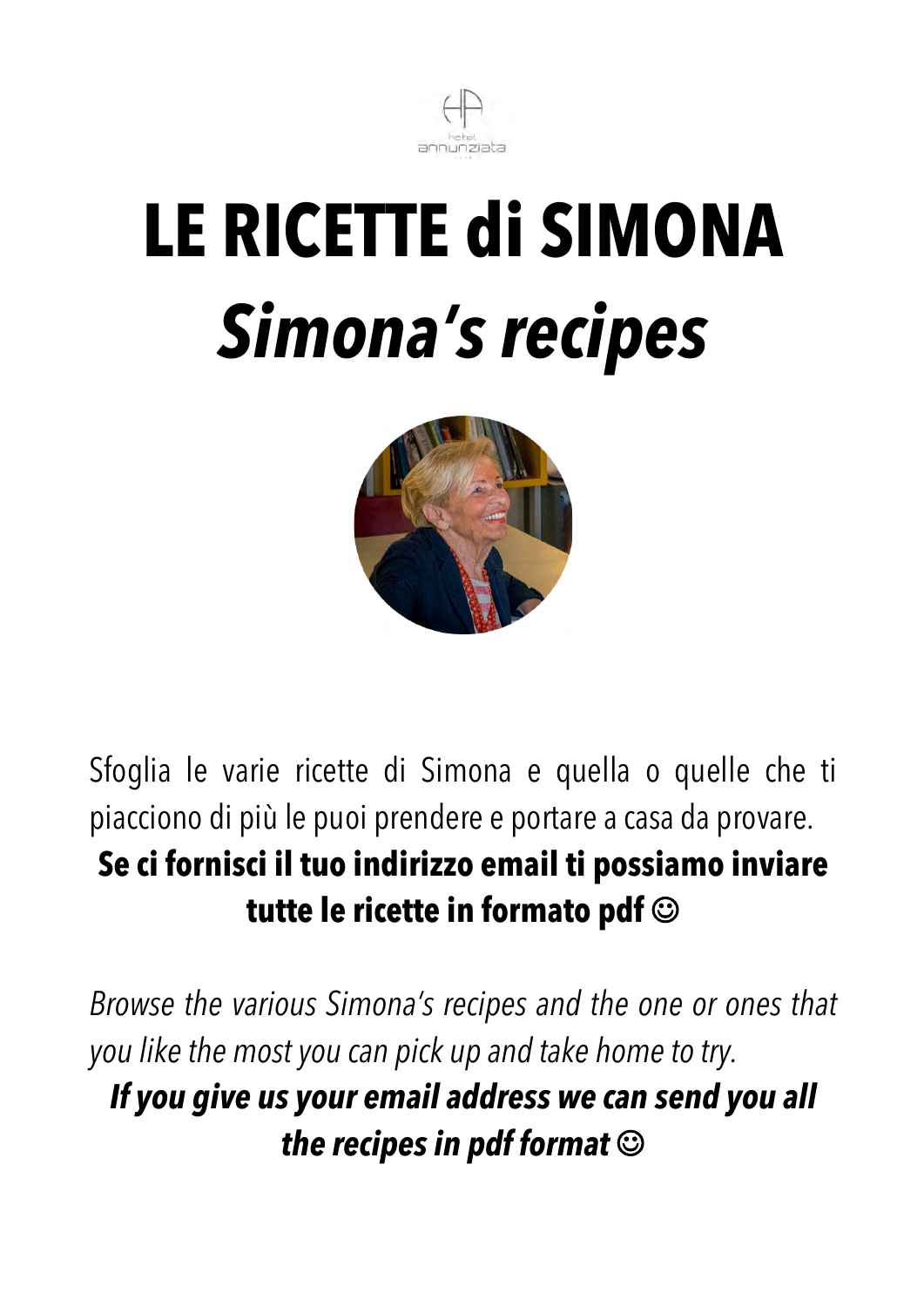



#### **ALICI FRITTE**

Ingredienti

- Gr 400 alici deliscate
- Succo di 1 lime spremuto
- ! Farina tipo 00 e di mais(fioretto) in egual quantita' per impanare
- ! Olio di semi di arachidi per friggere

Lavare bene le alici sotto acqua corrente dopo averle deliscate ed aver tolto la testa. Metterle in una ciotola con il succo di lime spremuto e farle riposare in frigo per 30 min. Infine impanarle nella miscela di farine e friggerle in abbondante olio bollente.

#### **FRIED ANCHOVIES**

Ingredients

- 400g of anchovies without bones
- **.** Juice of one lime
- ! Flour and cornflour in the same quantity to bread
- Peanut oil to fry

Remove the head and the bones from the anchovies and clean them with water. Put them in a bowl with the squeezed lime juice and leave all in the fridge for 30 minutes. Bread them in the flour mixture and fry them in boiling oil.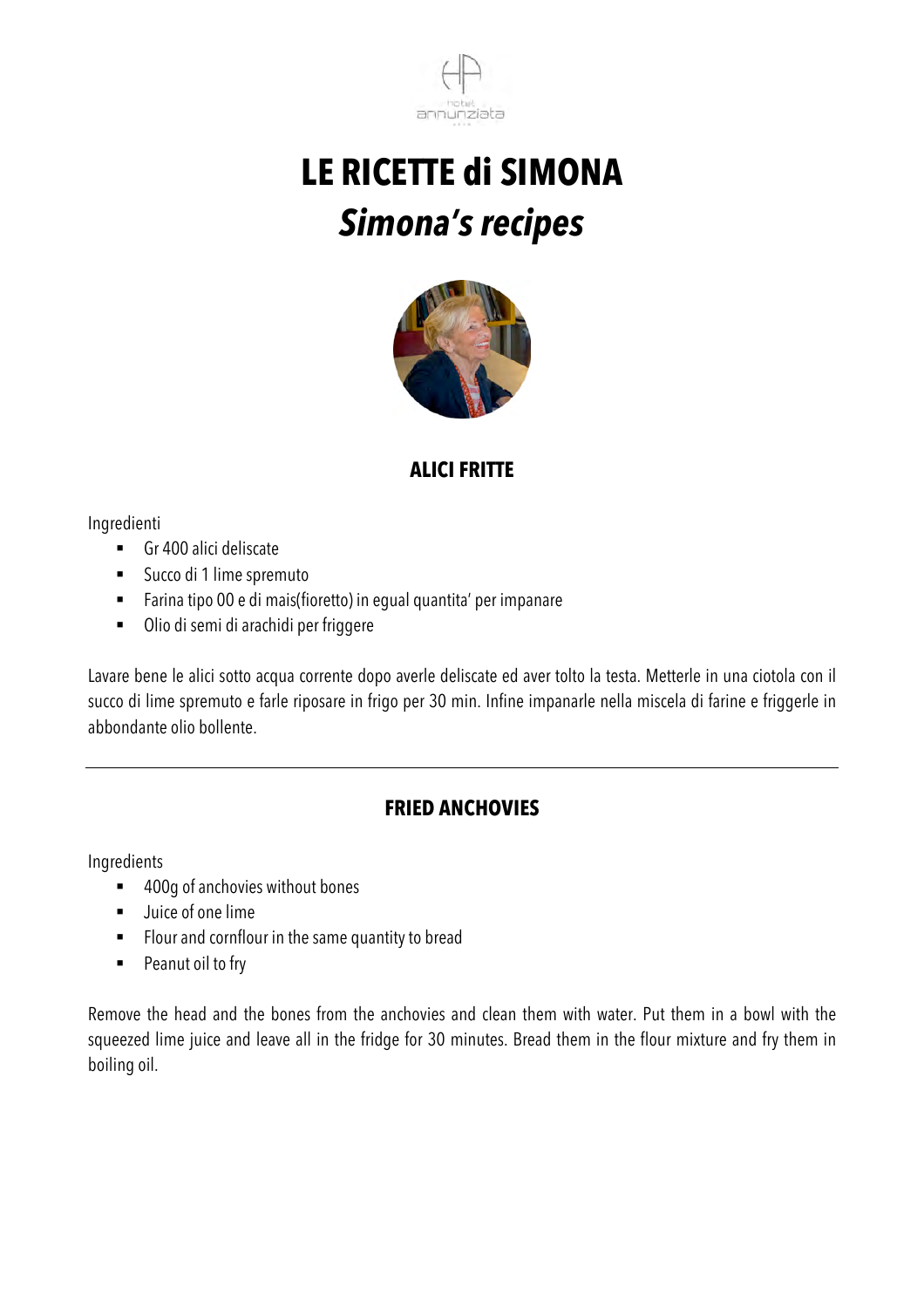



#### **SUSINE E PANCETTA**

Ingredienti

- ! pancetta affumicata a fettine
- **EXECUTE:** susine denocciolate
- noci sgusciate

Guarnire la susina con il gheriglio di noce ed avvolgerla nella pancetta, fermare il tutto con uno stuzzicadenti. Rosolare le susine in un tegame antiaderente con un poco di burro.

#### *PLUMS AND BACON*

*Ingredients:*

- ! *bacon slices*
- ! *pitted plums*
- ! *walnuts*

*Garnish the plum with walnuts and wrap it in bacon. Pin the bacon with a toothpick. Brown plums in a nonstick pan with few butter.*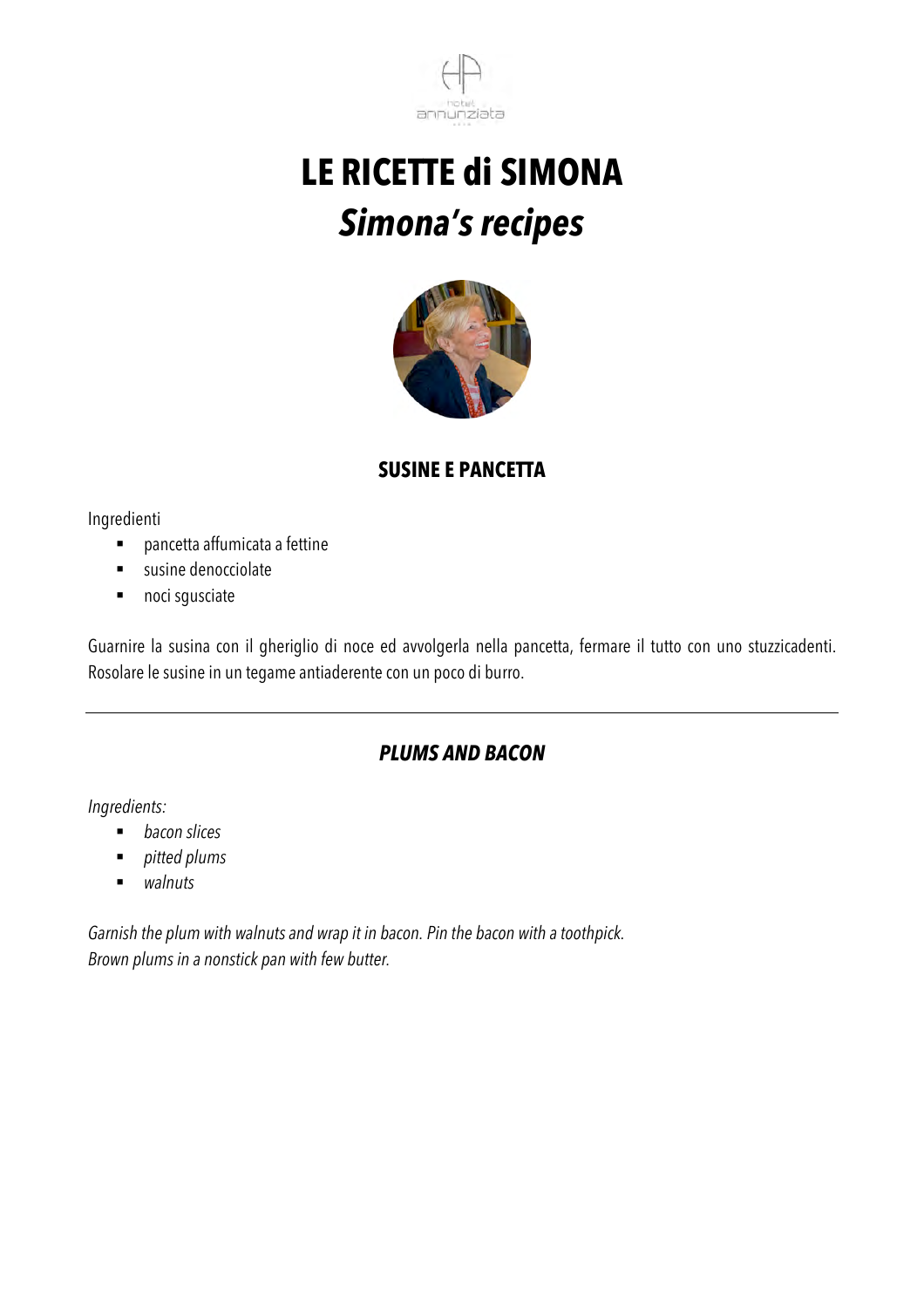



#### **BASTONCINI SALATI**

#### Ingredienti

- 250 gr farina
- **125 gr burro ammorbidito**
- ! 1 punta di coltello di lievito in polvere
- **1** presa di sale
- 5 cucchiai di latte
- ! 1 tuorlo e 2 cucchiai di latte per pennellare i biscotti

Impastare farina, lievito, sale, latte e burro ammorbidito. Fare poi riposare la pasta per 30 min in frigo. Adagiare la pasta sulla spianatoia e formare dei piccoli bastoncini dello spessore di una matita e della lunghezza di 4 cm. Rivestire una placca da forno con la carta forno, adagiarvi i bastoncini e pennellarli con il tuorlo mescolato con il latte, infine cospargerli con il sale grosso.

Cuocere in forno a 200° per 15 minuti.

### *SALTED STICKS*

#### *Ingredients:*

- ! *250 gr flour*
- ! *125 gr softened butter*
- ! *1 pinch of baking powder*
- ! *1 pinch of salt*
- ! *5 tablespoons of milk*
- ! *1 yolk and 2 tablespoons of milk to brush the cookies*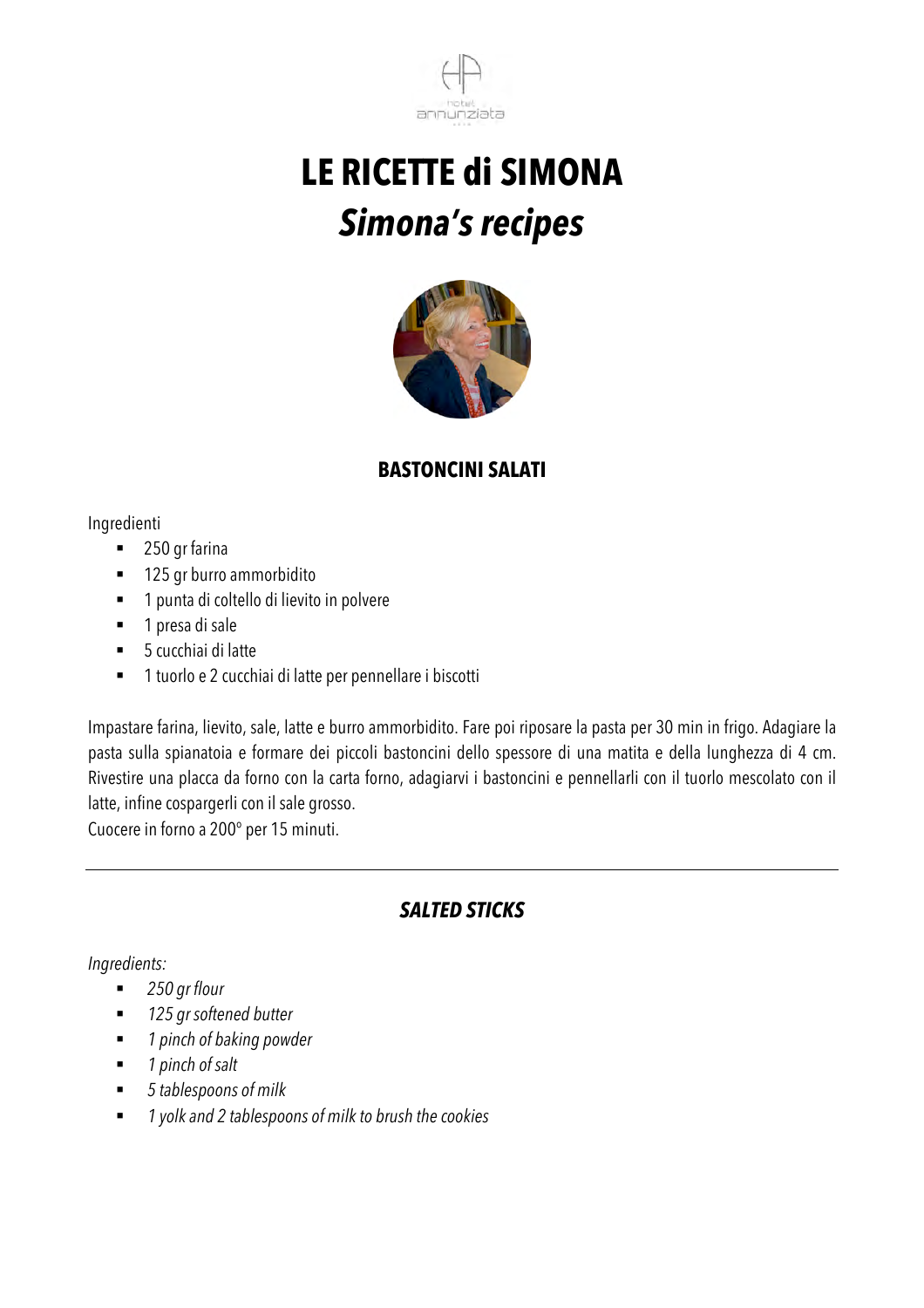*Mix flour, baking powder, salt, milk and softened butter. Then place the dough in the fridge for 30 minutes. Put the dough on a pastry board and make small sticks of the thickness of a pencil and a length of 4 cm. Line a baking sheet with parchment paper, lay the sticks and brush with the egg yolk mixed with milk, then sprinkle with coarse salt. Bake at 200 degrees for 15 minutes.*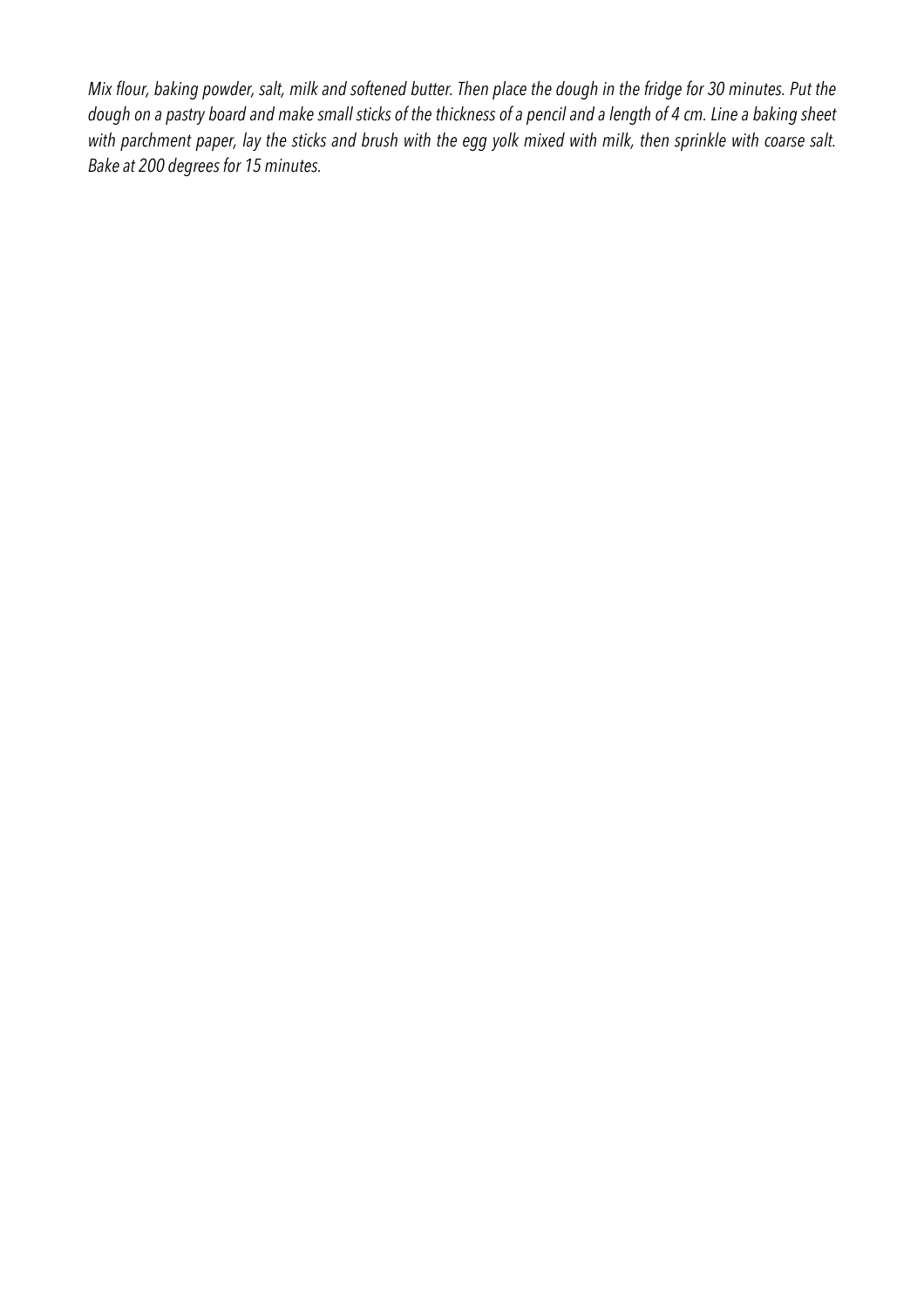



#### **CAPPELLETTI IN BRODO**

Per circa 12 persone

Ingredienti:

- ! Gr 200 polpa di maiale
- ! Gr 200 petto di pollo
- ! Gr 200 vitello
- ! Gr 100 di gola di maiale
- ! Gr 50 mortadella tagliata grossa
- ! Gr 50 prosciutto crudo tagliato grosso
- 1 carota
- $\blacksquare$  1 costa di sedano
- Gr 100 burro
- ! Gr 500 formaggio grana grattuggiato
- $\blacksquare$  1 uovo
- ! Noce moscata grattuggiata q.b.
- ! Sfoglia fatta in casa(6 uova)

In un tegame capiente mettere il burro, la carota, il sedano, la carne di maiale, pollo e vitello tutto a pezzi e cuocere adagio per circa 2 ore. Separatamente cuocere la gola in acqua per circa 1 ora. Fare intiepidire il tutto.

Passare poi per il tritacarne alternando la carne cotta con le verdure, la gola, la mortadella ed il prosciutto a dadini. Mescolare infine gli ingredienti tritati con il formaggio, l'uovo e la noce moscata.

Riempire i quadretti di sfoglia con il composto, formare i cappelletti e cuocere in brodo di cappone.

### *CAPPELLETTI IN BRODO*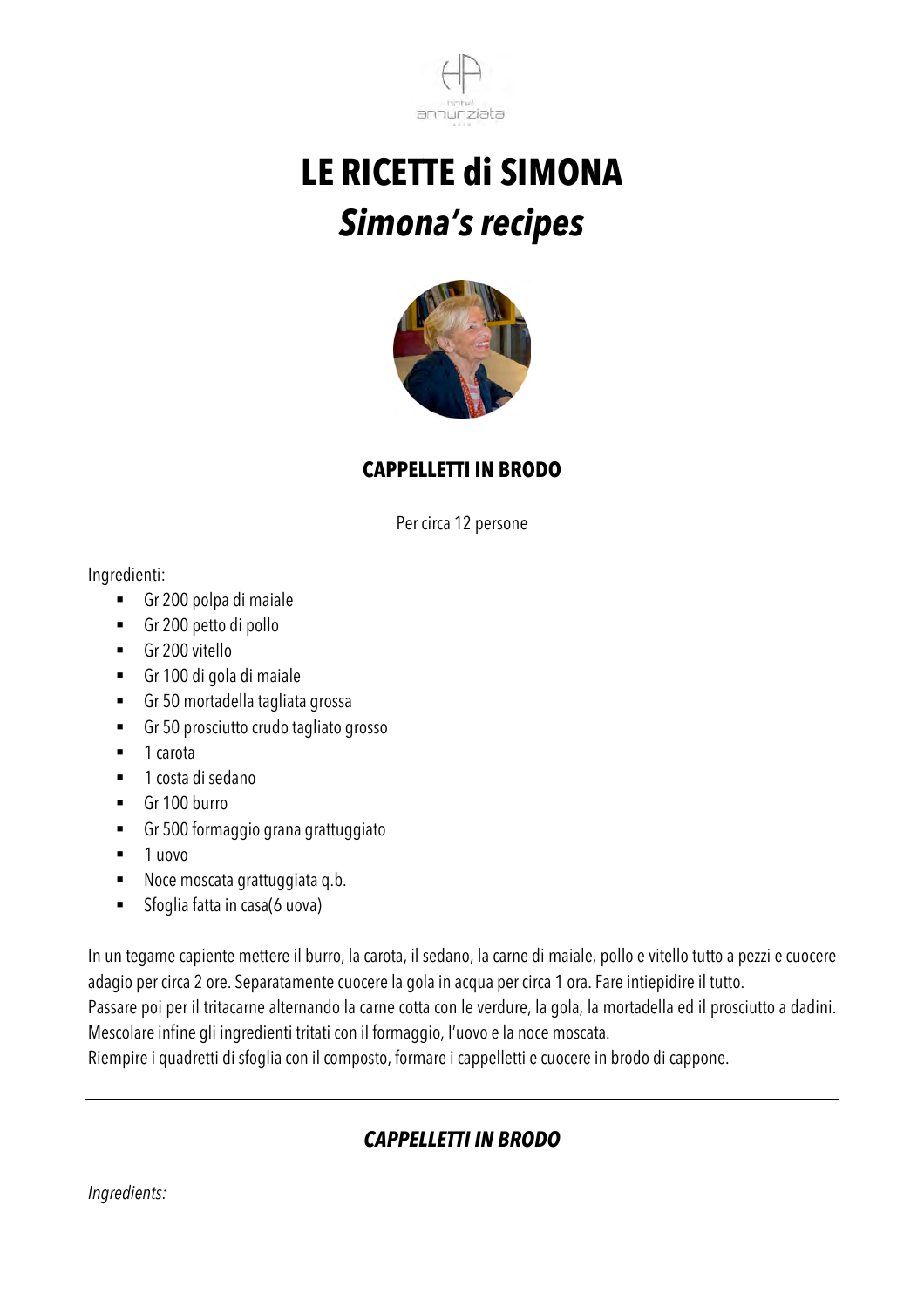- *Gr 200 pork meat*
- *Gr 200 chicken breast*
- *Gr 200 veal*
- *Gr 100 throat pork*
- *Gr 50 mortadella cut in large pieces*
- *Gr 50 prosciutto cut in big pieces*
- *1 carrot*
- *1 stalk of celery*
- *Gr 100 butter*
- *500 gr grated Parmesan cheese*
- *1 egg*
- *grated nutmeg*
- *Pasta homemade (6 eggs)*

*In a large saucepan put butter, carrot, celery, pork, chicken and veal in pieces and cook slowly for about 2 hours. Separately cook the throat in water for about 1 hour. And leave everything to cool.*

*Then move on to the meat grinder alternating cooked meat with vegetables, throat, mortadella and ham into cubes. Finally, mix the ingredients with cheese, egg and a pinch of nutmeg.*

*Fill the squares of pastry with the mixture, forming Cappelletti in capon broth and cook.*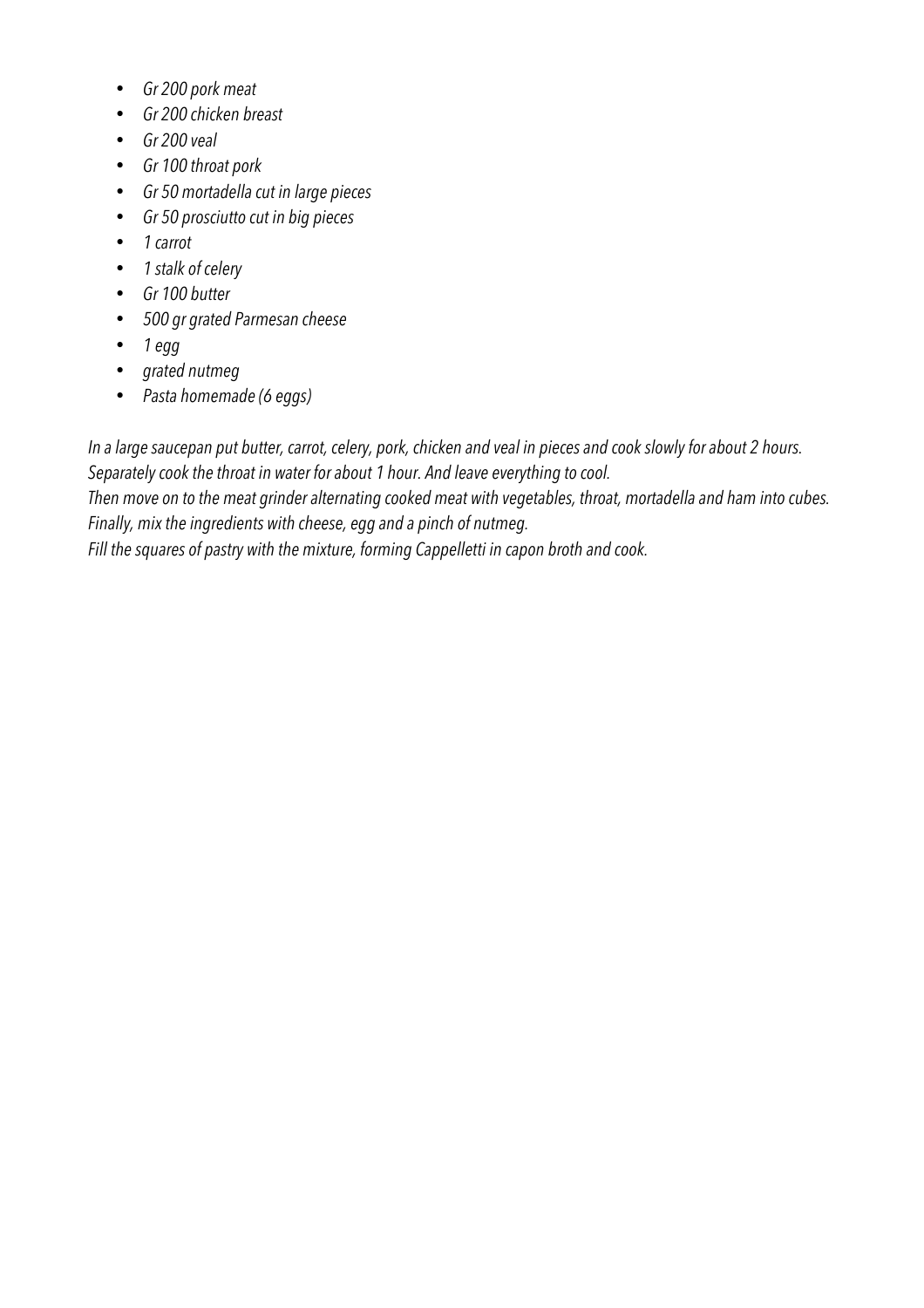



#### **PASSATELLI IN BRODO**

Per 4 persone

Ingredienti:

- $\blacksquare$  3 uova
- ! 6 pugni di formaggio grana grattugiato
- ! 3 pugni di pane grattugiato
- ! Noce moscata grattugiata q.b.

Impastare tutti gli ingredienti fino a formare una palla omogenea. Fare riposare per 30 min in frigo e dare forma ai passatelli con l' apposito utensile. Cuocere in brodo di cappone caldo, quando riprendono il bollore sono cotti.

#### *PASSATELLI IN BRODO*

*For 4 people*

*Ingredients:*

- *3 eggs*
- *6 handfuls of grated Parmesan cheese*
- *3 handfuls of bread crumbs*
- *grated nutmeg*

*Mix all the ingredients together to form a ball. Let it rest for 30 minutes in the fridge and give a shape to Passatelli with the special tool. Bake in capon hot broth.*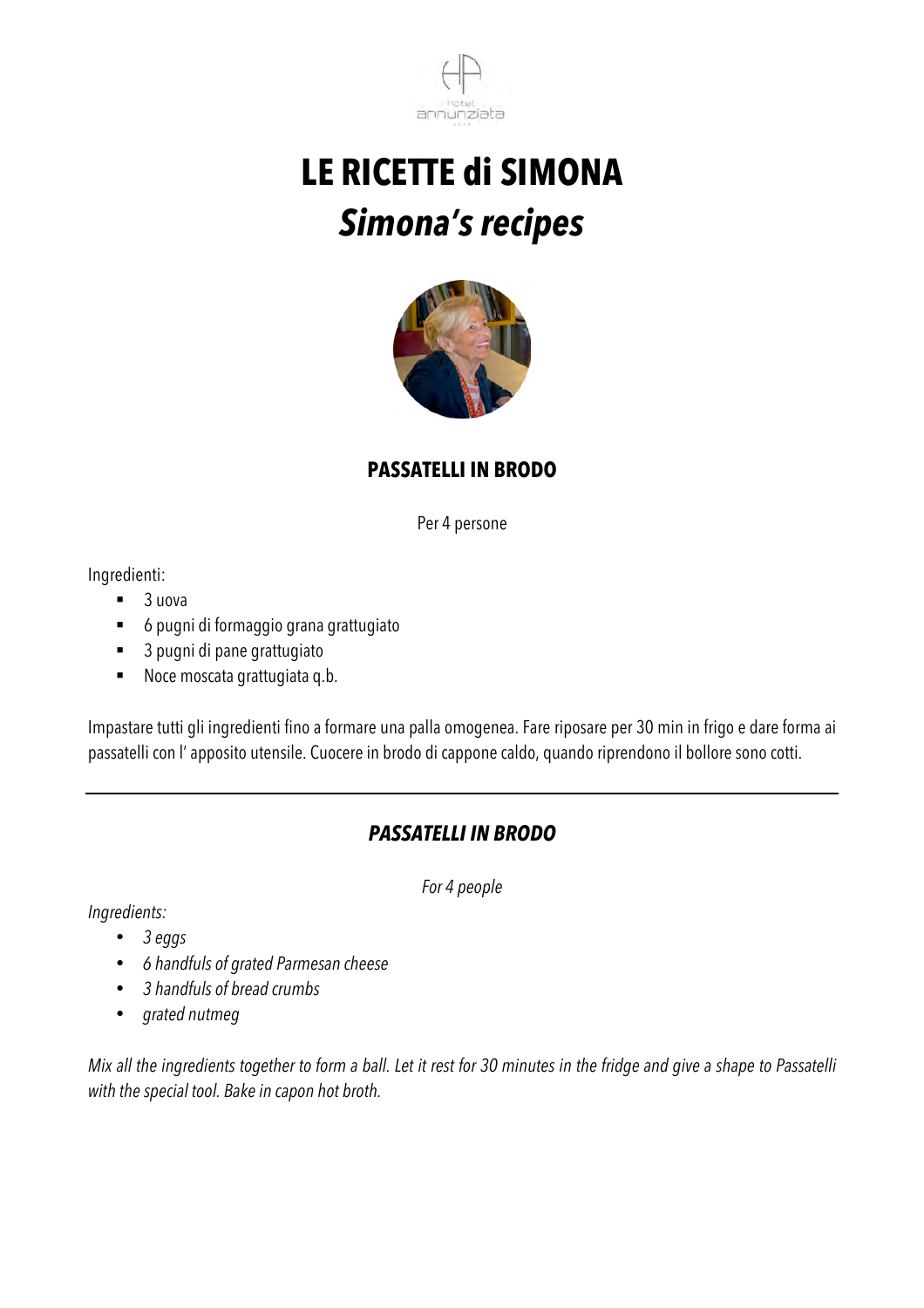



#### **PASTICCIO DI MACCHERONI ALLA SIMONA**

Per circa 8 persone

Per la pasta frolla:

- ! Gr 600 farina
- ! Gr 300 burro ammorbidito
- Gr 200 zucchero a velo
- **-** 1 uovo intero
- $\blacksquare$  2 tuorli

#### Per il ripieno:

#### Ragout

- $\blacksquare$  1/2 bicchiere di vino bianco
- $\blacksquare$  1/2 litro di latte
- ! Gr 250 di carne di maiale
- ! Gr 250 di carne di vitello
- **.** 1 cipolla media
- $\blacksquare$  1 costa di sedano
- ! Olio, sale, pepe

Ordine di preparazione

#### 1) Raguot

Preparare un fondo con olio, sedano e cipolla tritati, quando e' appassita aggiungere la carne; dopo circa 15 min versare il vino bianco, fare evaporare e terminare la cottura a fuoco lento con il latte per circa 3 ore. A cottura ultimata salare e pepare.

2) Pasta frolla

Impastare tutti gli ingredienti e lasciare riposare la pasta frolla in frigo per 1 ora.

3) Pasta di semola

Cuocere la pasta in acqua salata per circa 7 minuti (la pasta deve essere al dente), scolare e mettere in una terrina grande con una noce di burro per evitare che si attacchi.

4) Besciamella

Sciogliere in un tegame il burro, aggiungere la farina setacciata (per evitare la formazione di grumi), il latte in ebollizione e mescolare cuocendo per circa 15 min, infine aggiungere il grana, il sale ed a piacere il tartufo.

#### Pasta di semola

! Gr 200 sedanini rigati piccoli

#### Besciamella

- **.** 1 litro ed 1/4 di latte intero
- $\blacksquare$  6 cucchiai di farina
- Gr 100 di burro
- ! Formaggio grana grattugiato
- ! Sale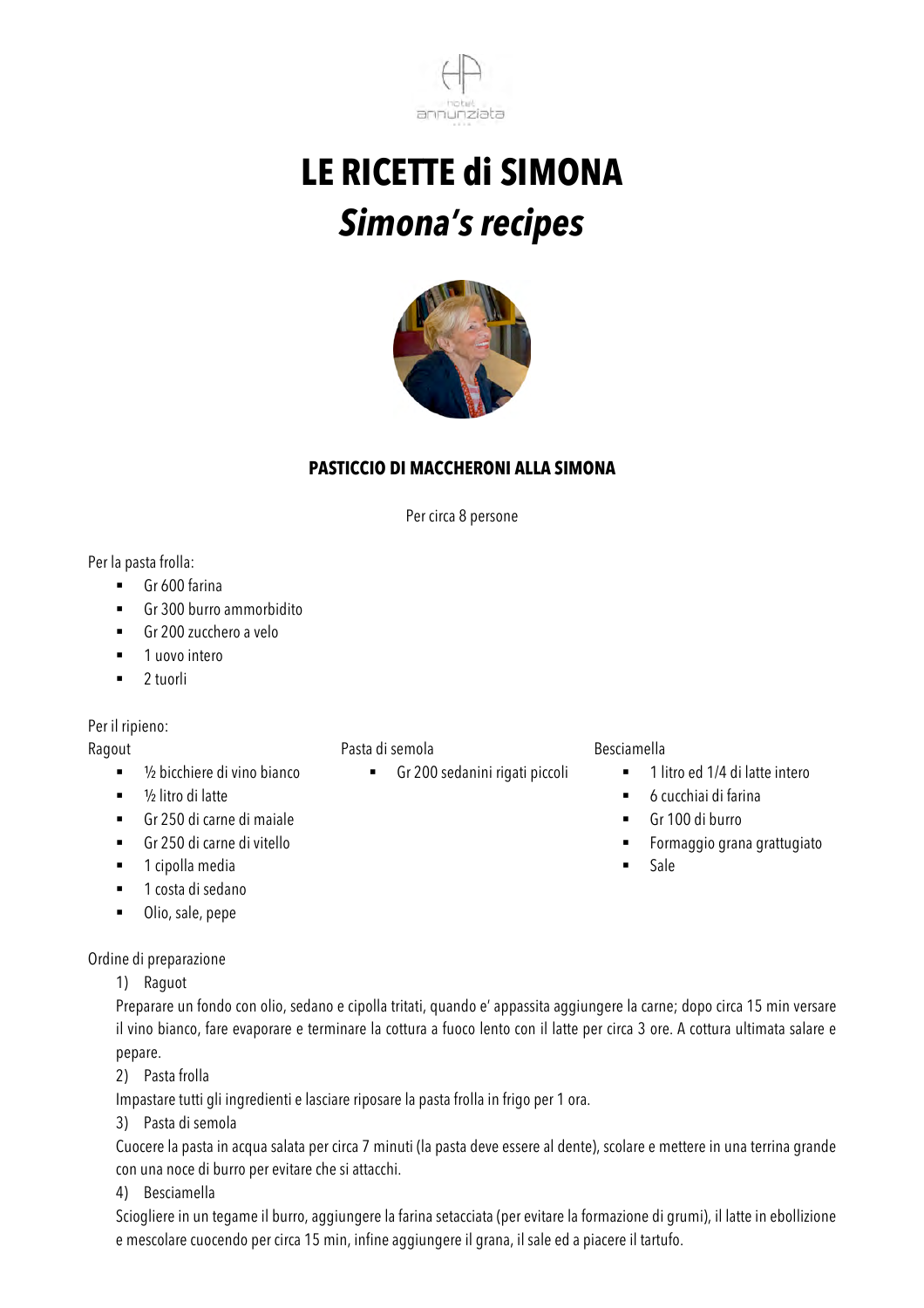Unire infine la besciamella ancora calda ai sedanini, aggiungere il ragout e mescolare il tutto lasciando raffreddare il composto.

Prendere una teglia da forno con bordi bassi (meglio se di rame) di 30-32 cm di diametro, imburrarla e posarvi un disco di pasta frolla di spessore sottile. Adagiare sopra il composto disponendolo a forma di cupola e ricoprirlo con un secondo disco di pasta frolla di spessore piu' alto del precedente. Sigillare bene i due dischi (fondo e copertura) contenenti il ripieno con un cordone di pasta, pennellare la cupola con un rosso d'uovo prima di infornare a170° per 45 min.

### *PIE OF MACARONI OF SIMONA*

#### *For the pastry:*

- *Gr 600 flour*
- *300 gr softened butter*
- *Gr 200 sugar*
- *1 whole egg*
- *2 yolks*

#### *For the filling*

*ragout:*

- *½ cup white wine*
- *½ liter of milk*
- *Gr 250 of pork*
- *Gr 250 of veal*
- *1 medium onion*
- *1 stalk of celery*
- *oil, salt, pepper*

#### *Pasta di Semola:*

• *Gr 200 sedanini small striped*

#### *Bechamel:*

- ! *1 liter and 1/4 of whole milk*
- ! *6 tablespoons of flour*
- ! *Gr 100 of butter*
- ! *grated parmesan*
- ! *Salt*

#### *Order of preparation:*

*1) Raguot*

*Put together oil, celery and onion, add the meat when it is dried, and after 15 minutes add the white wine, let it evaporate and finish cooking over low heat with the milk for about 3 hours. when cooking is finished, add salt and pepper.*

*2) Shortcrust pastry*

*Mix all the ingredients and leave the dough for 1 hour in the fridge* 

*3) Pasta di Semola*

 *Cook the Sedanin in salted water for about 7 minutes (the consistence should be hard ), drain and place in a large bowl with a knob of butter to prevent sticking.*

#### *4) Bechamel*

*Melt the butter in a pan, add the flour (to avoid the formation of lumps), the milk boil and stir for about 15 minutes, then add the Parmesan cheese, salt and truffle.*

*Add the sauce still warm to Sedanini, add the meat sauce and mix together allowing the mixture to cool.* 

*Take a baking pan with low sides (preferably copper) of 30-32 cm in diameter, and put the butter, then place a thin disk of*  pastry. Put on top of the mixture and cover with a second disc of pastry to a thickness higher than the previous one. Seal well *the two disks (bottom and cover) containing the filling with a string of paste, brush with an yolk before baking at 170 degrees for 45 min.*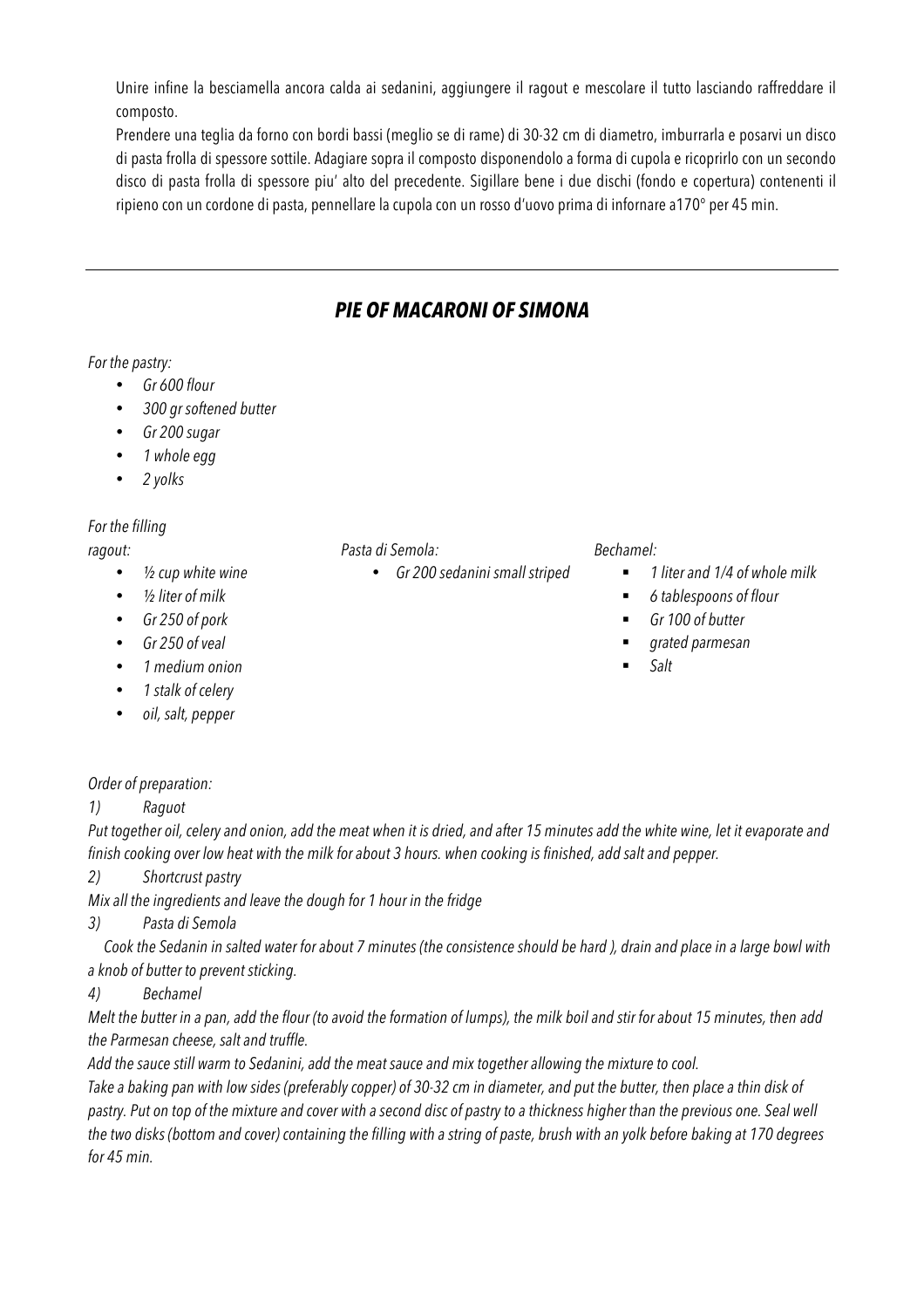



### **PASTICCIO DI RADICCHIO**

Per 8/10 persone

Ingredienti:

- ! Gr 600 di radicchio trevigiano o veronese
- ! Gr 100 di pancetta magretta con aglio
- ! Gr 50 di farina
- $\blacksquare$  1/2 litro di latte
- **1** cipolla media
- 1 carota
- 1 dado per brodo
- ! Gr 200 panna da cucina
- ! Formaggio grana grattugiato q.b.
- **Sale**, pepe q.b.
- **.** Olio, burro q.b.
- 3 uova di sfoglia tagliata a rettangoli

Tritare finemente cipolla, carota e la pancetta e far appassire con una noce di burro ed olio di oliva. Aggiungere il radicchio tagliato a julienne, lasciare appassire mescolando, insaporire con il dado sciolto in ½ bicchiere di acqua calda e cuocere fino a totale assorbimento del liquido.

Spolverizzare con la farina ed irrorare con il latte caldo, cuocere per circa 15 min ed a fine cottura aggiungere la panna.

Preparazione del pasticcio

Imburrare una pirofila da forno, adagiare sul fondo uno strato di sfoglia e alternare gli strati con il composto di radicchio spolverizzato con il grana.

Cuocere in forno a 170° per 30 min.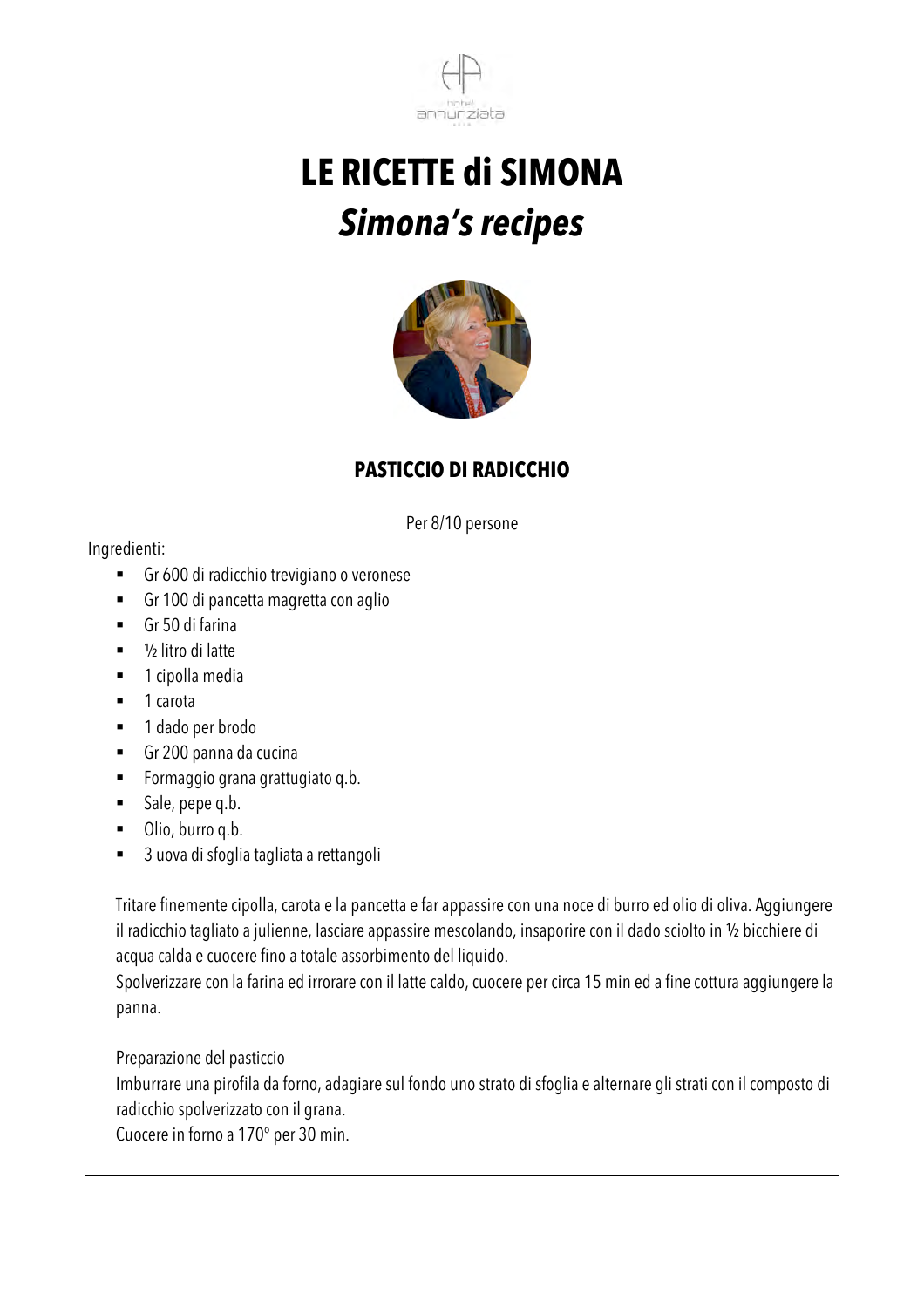#### **PASTICCIO DI RADICCHIO**

For 8/10 people

Ingredients:

- 600g trevisano radicchio
- **100g di bacon with garlic**
- 50g flour
- $\blacksquare$  1/2 litre of milk
- 1 onion
- 1 carott
- 1 stock cube
- 200gr coking cream
- ! Parmesan cheese
- ! Salt, pepper
- **.** Oil, butter
- **Puff pastry**

Chop up the onion, the carrot and the bacon and let everything dry out with some butter and olive oil. Add the radicchio cut into julienne strips, the stock cube melted in a glasso f water and cook until the liquid gets absorbed.

Add the flour and some hot milk, cook for 15 minutes and at the end, add the coking cream.

"Pasticcio" preparation

Butter an oven pan, put onto the bottom a sheet of puff pastry and alternate the sheets with the radicchio dough with some parmesan cheese. Cook in the oven at 170 degrees for 30 minutes.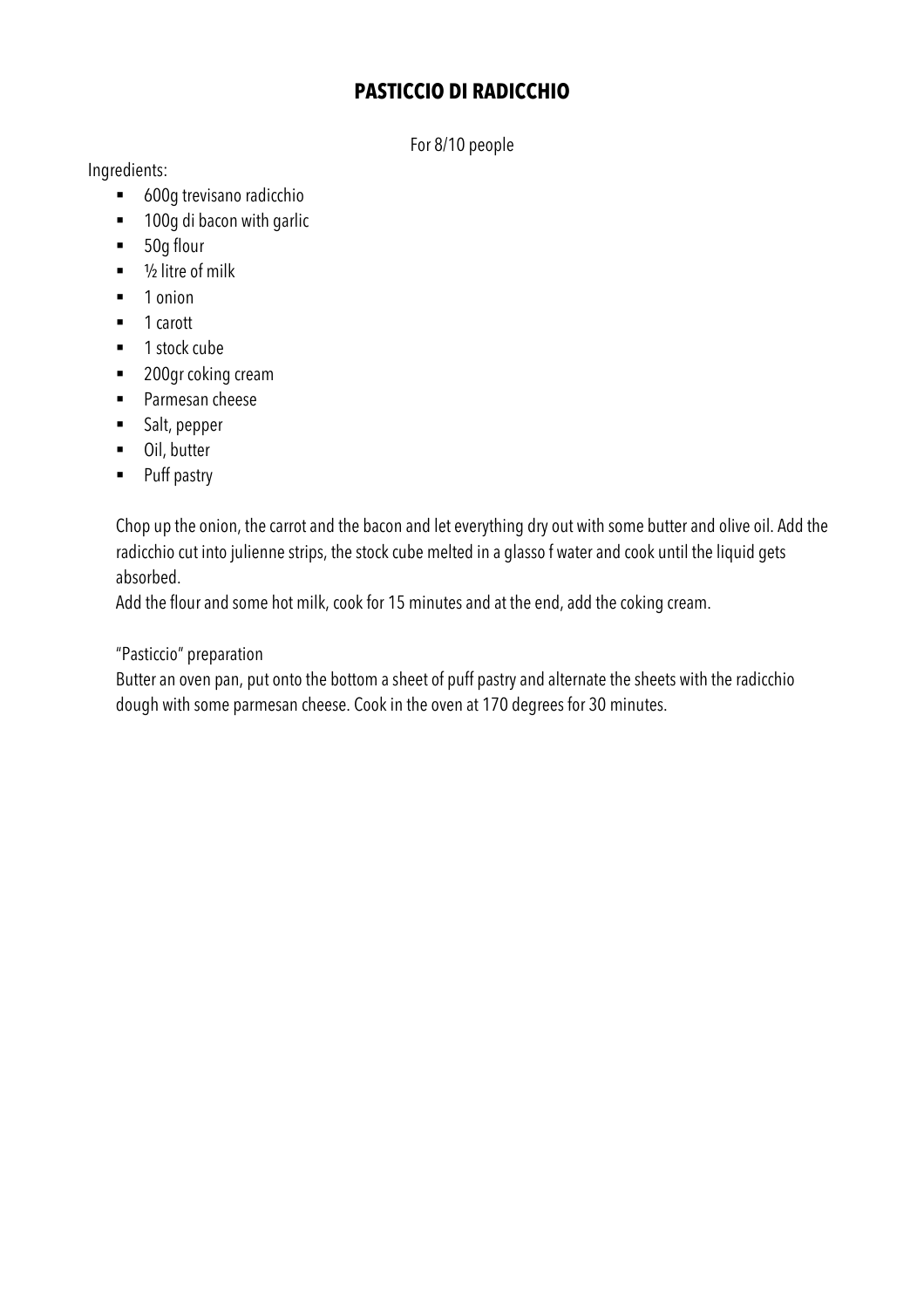



#### **ARROSTO ALL'ARANCIA**

Per 8 persone

Ingredienti:

- **1 kg di filone di maiale**
- 1 cipolla
- 2 coste di sedano
- $\blacksquare$  2 carote
- **.** 1 bicchiere di vino bianco
- 2 arance grosse
- 1 bicchiere di cognac
- ! Sale, pepe q.b.
- **.** Olio, burro q.b.

Rosolare in una casseruola la carne sul fuoco con olio e burro in un letto di cipolla, carota e sedano a pezzetti, salare e pepare.

Aggiungere un bicchiere di vino bianco e fare evaporare, il succo delle due arance spremute e cuocere per circa 2 ore.

A cottura quasi ultimata aggiungere il bicchiere di cognac e fare evaporare infine separare la carne dal suo sugo e passare quest'ultimo nel passaverdura.

Tagliare la buccia delle arance a julienne ed immergerle in un tegame di acqua bollente per circa 2 min. Aggiungerle infine al sugo passato e servire l'arrosto a fette guarnito con la salsa.

#### *ARROSTO ALL'ARANCIA*

*For 8 people*

*Ingredients:*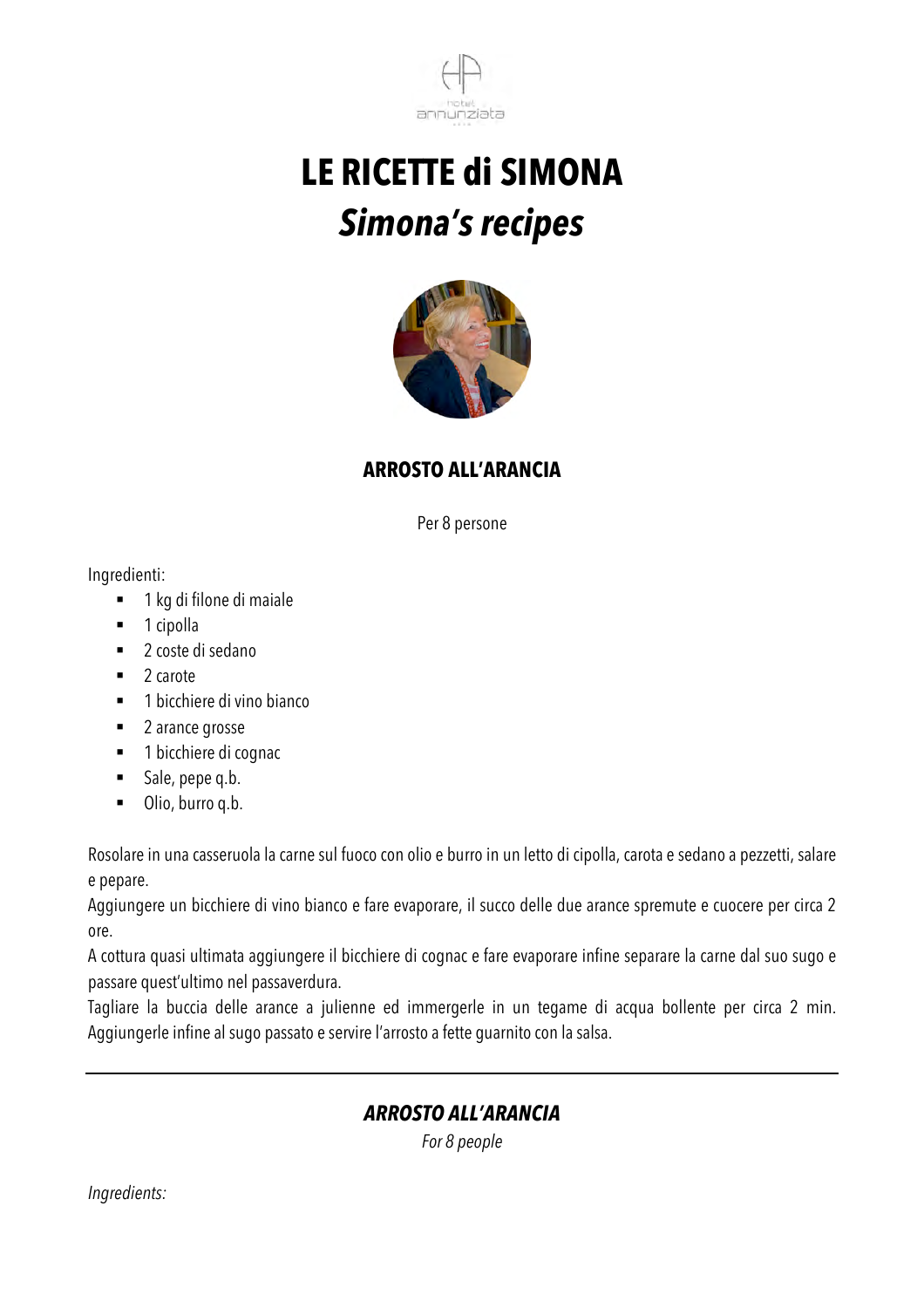- *1 kg of pork loaf*
- *1 onion*
- *2 stalks of celery*
- *2 carrots*
- *1 glass of white wine*
- *2 big oranges*
- *1 glass of Cognac*
- *Salt and pepper*
- *Oil and butter*

*Brown the meat in a pan on the stove with oil and butter in a bed of onion, carrot and celery, salt and pepper. Add a glass of white wine and let it evaporate, the juice of two oranges and cook for about 2 hours. When it is almost cooked, add the cognac and let it evaporate then separate the meat from its sauce and pass it in the milk. Cut the orange peel into thin strips and put them in a pan of boiling water for about 2 min. Finally, add the sauce and serve the roast into slices garnished with the sauce.*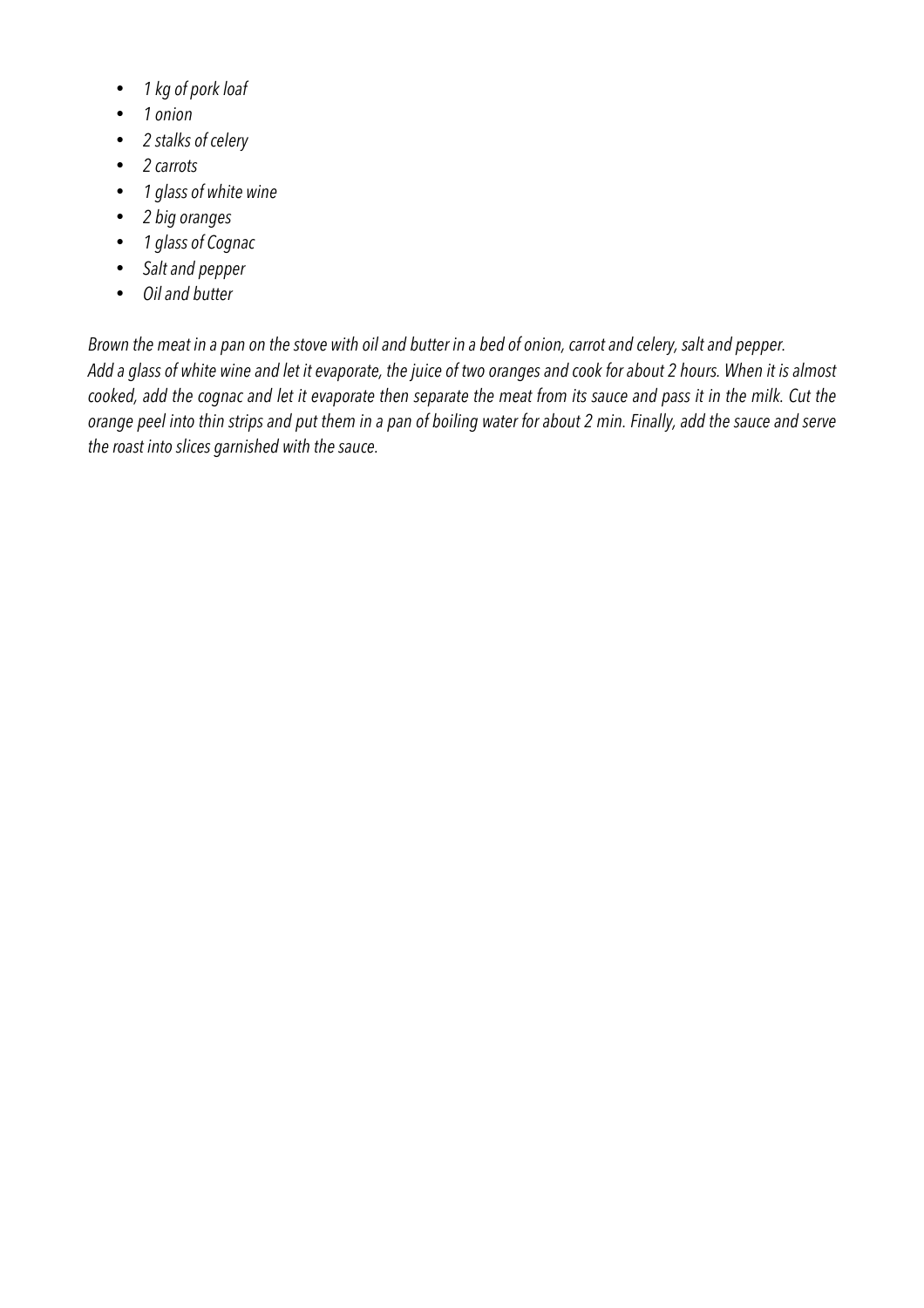



#### **FARAONA AL MELOGRANO**

Ingredienti:

- 1 faraona
- ! 4 grossi melograni ben maturi
- 1 cipolla
- ! Gr 100 di panna da cucina
- ! Una manciata di funghi secchi
- $\blacksquare$  Salvia q. b.
- $\blacksquare$  Olio, burro q. b.
- Sale, pepe q. b.

Rosolare in una casseruola la faraona salata e pepata con olio, burro e salvia, irrorarla con il succo di 3 melograni passati nel passaverdura e far cuocere lentamente.

Nel frattempo tritare la cipolla finemente e farla appassire in un tegame con burro, aggiungervi i funghi ammorbiditi e cuocere. A cottura ultimata separare la faraona dal suo liquido e se quest'ultimo dovesse risultare troppo fluido farlo addensare con un poco di fecola ed aggiungere infine ifunghi cotti.

Tagliare la faraona a pezzi, disporla in un piatto da portata con il suo sugo e guarnire con l'ultimo melograno sgranato.

#### *FARAONA AL MELOGRANO*

*Ingredients:*

- *1 faraona*
- *4 large ripe pomegranates*
- *1 onion*
- *Gr 100 of cream*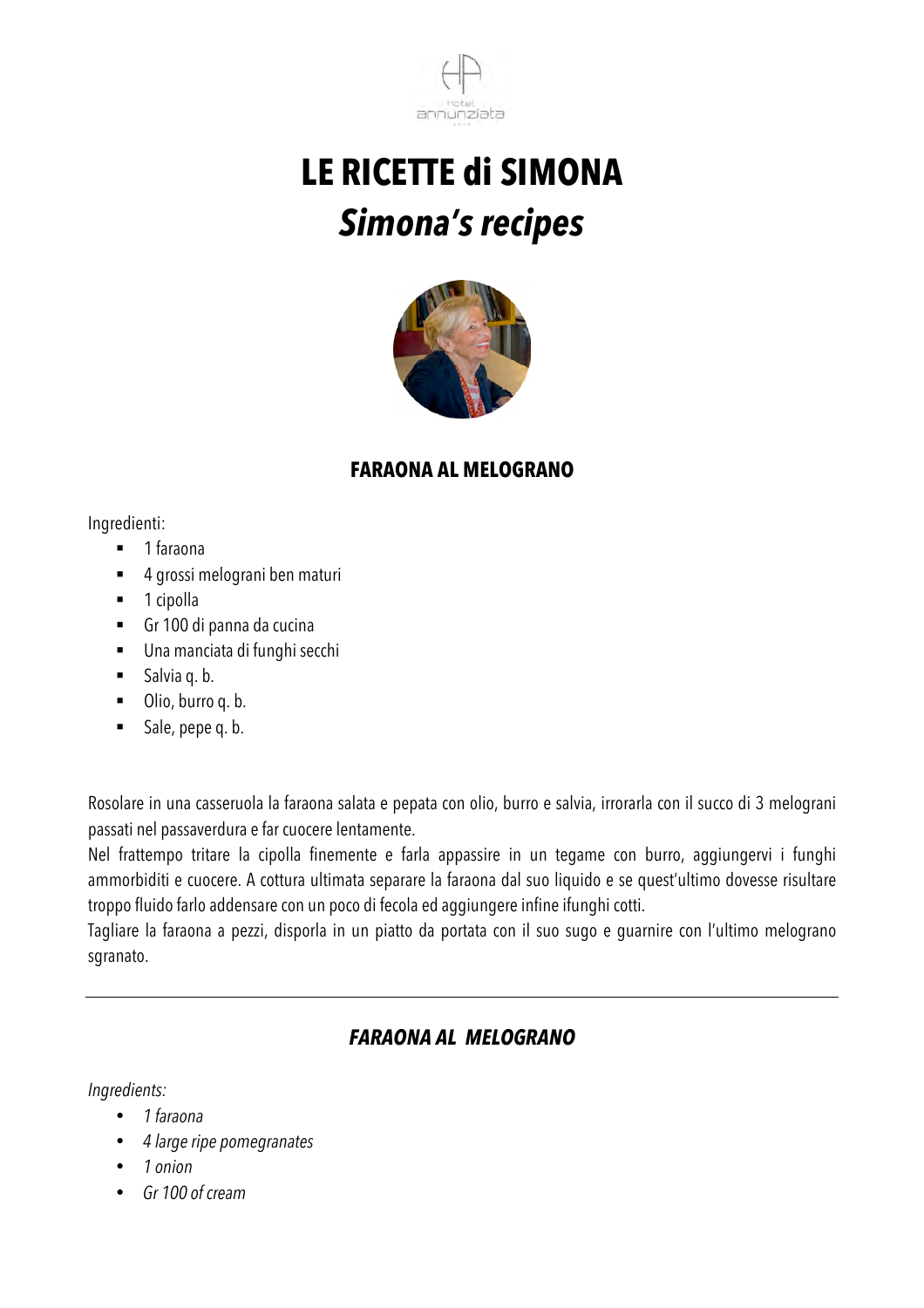- *A handful of dried mushrooms*
- *Sage*
- *Oil, butter*
- *Salt and pepper*

*Brown in a saucepan the faraona with salt and pepper, olive oil, butter and salvia, put the juice of 3 pomegranates passed in the vegetable mill and cook slowly.*

*Meanwhile, chop the onion finely and cook it in a pan with butter, add the softened mushrooms and cook. When the cooking is finished, separate faraona from its liquid and if it proves to be too much fluid thicken it with some potato starch and then add the cooked mushrooms. Cut the faraona into pieces, then place it in a serving dish with its sauce and garnish with the last pomegranate grainy.*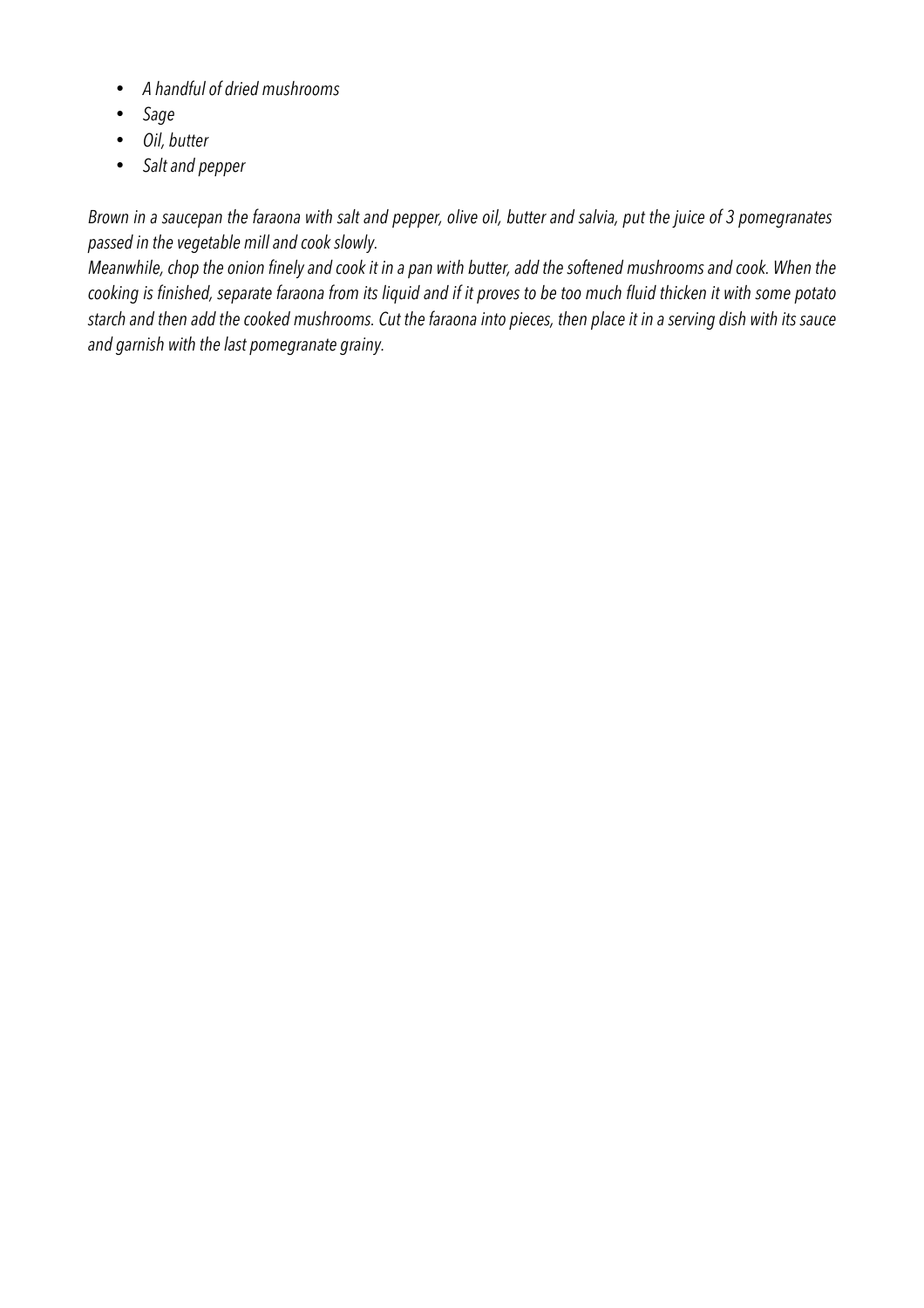



#### **BRASATO AL LIMONE**

Per 8 persone

Ingredienti:

- 1 kg di carne per brasato
- 2 carote
- 1 cipolla
- $-4$  limoni
- ! Gr. 200 panna per cucinare
- ! Farina q.b.
- **.** Olio, burro q.b.
- ! Sale, pepe q.b.

Tritare carota e cipolla finemente e far appassire in olio e burro, aggiungere il filone intero di carne infarinata, salata e pepata. Far rosolare per circa 2 ore con il succo dei 4 limoni spremuti e, a cottura quasi ultimata, aggiungere la panna. Servire a fette e guarnire con il succo decorando con fette di limone.

#### *BRASATO AL LIMONE*

*For 8 people*

*Ingredients:*

- *1 kg of meat for braised meat*
- *2 carrots*
- *1 onion*
- *4 lemons*
- *Gr 200 cooking cream*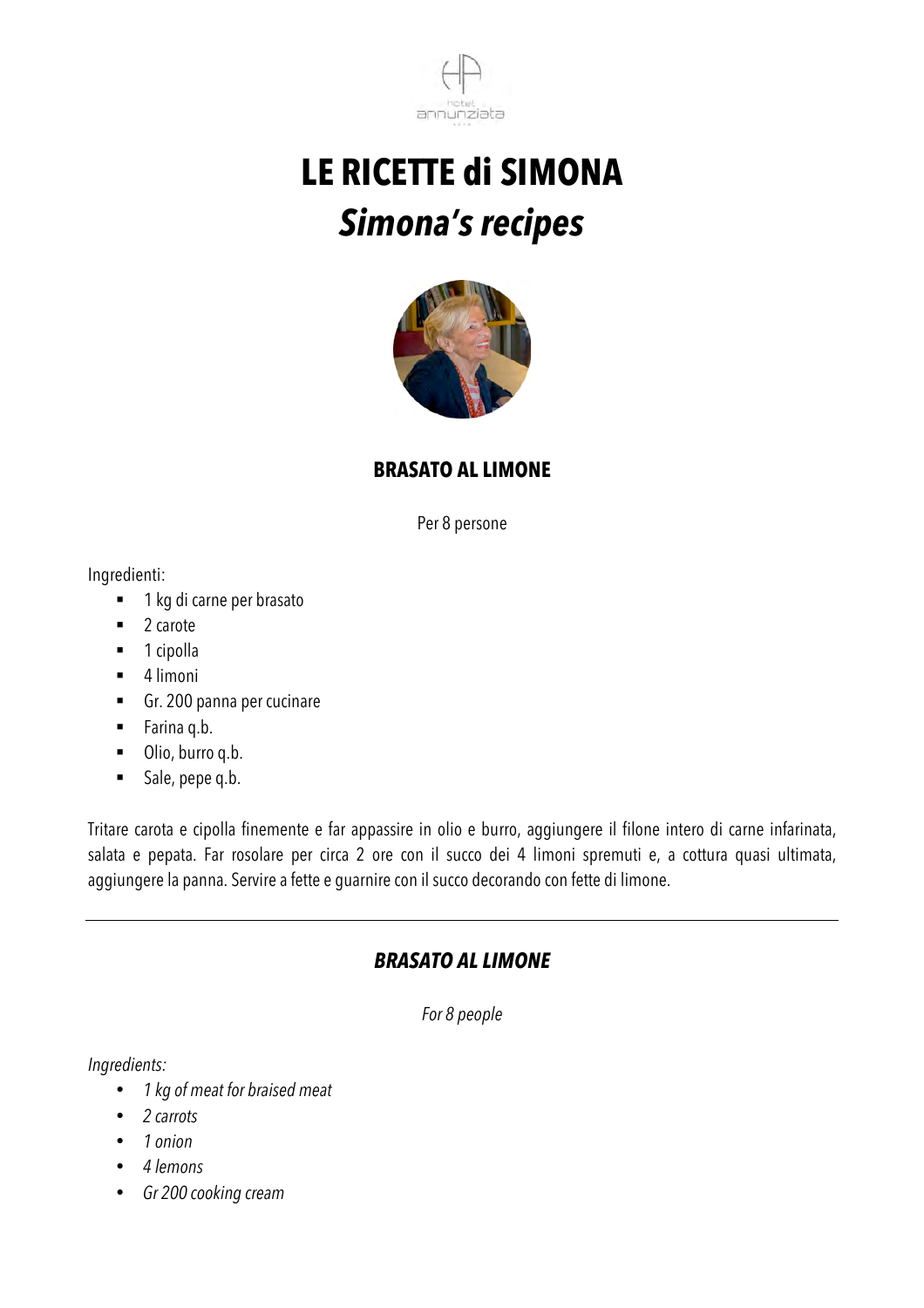- *Flour*
- *Oil, butter*
- *Salt and pepper*

*Mince carrots and onions finely and wilt in oil and butter, add the whole floured meat loaf, salt and pepper, then cook for about 2 hours with the juice of 4 lemons squeezed and when it is almost cooked, add the cream. Serve in slices and garnish with the sauce, previous garnished with lemon slices.*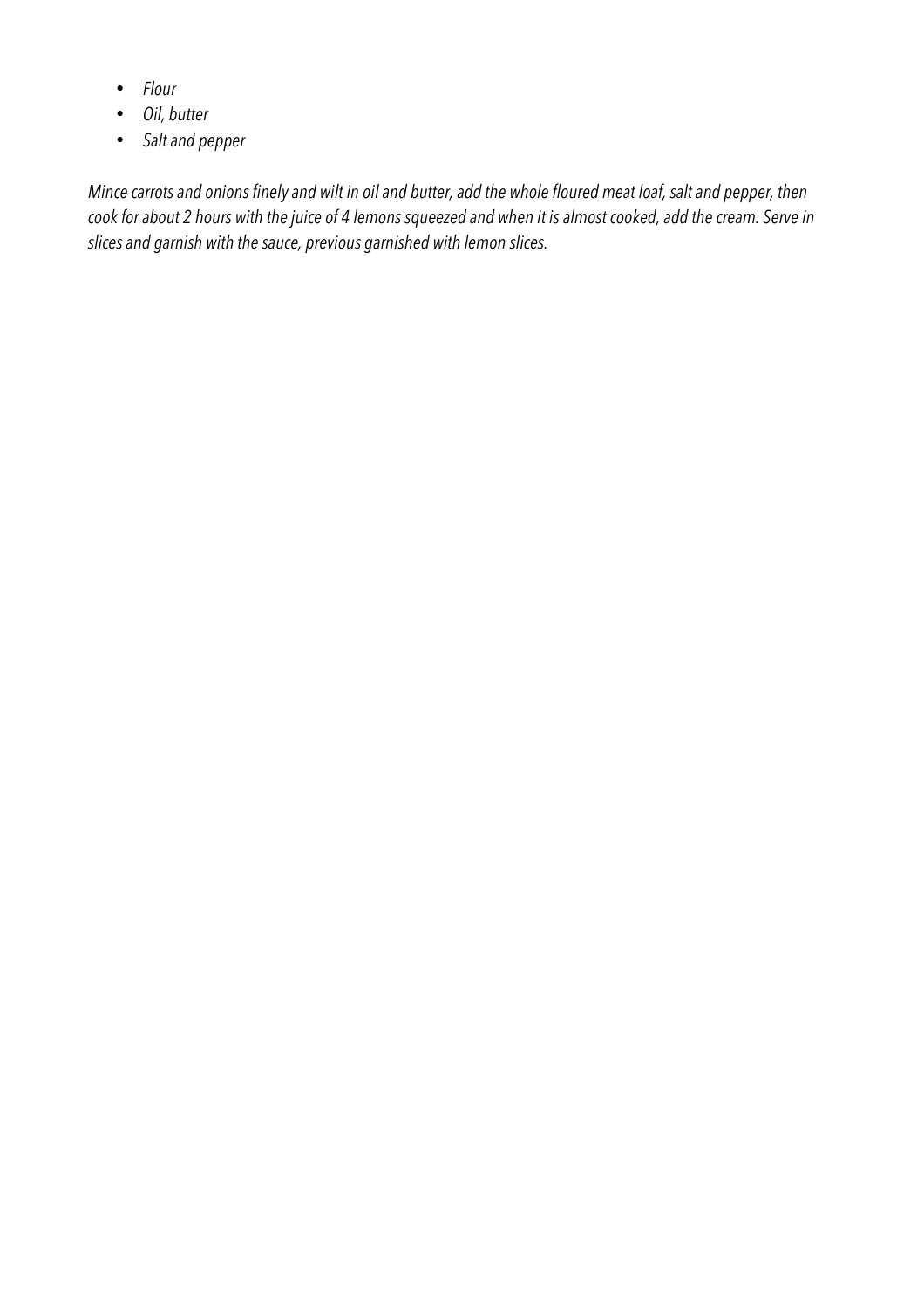



#### **CIAMBELLA FERRARESE**

#### Ingredienti

- ! gr 500 di farina
- ! gr 250 di zucchero
- ! gr 200 di burro
- 2 uova intere
- 1 pizzico di sale
- **1** busta di lievito
- Rapatura buccia limone

Impastare a mano con un po' di latte. In forno a 170° per 30-45 minuti.

#### **CIAMBELLA FERRARESE**

Ingredients:

- **500g flour**
- 250g sugar
- **200g butter**
- $\blacksquare$  2 eggs
- $\blacksquare$  A pinch of salt
- ! A sachet of yeast
- **EXECUTE:** Lemon peel

Knead out with your hands with a little bit of milk. Put in the oven at 170 degrees for 30-45 minutes.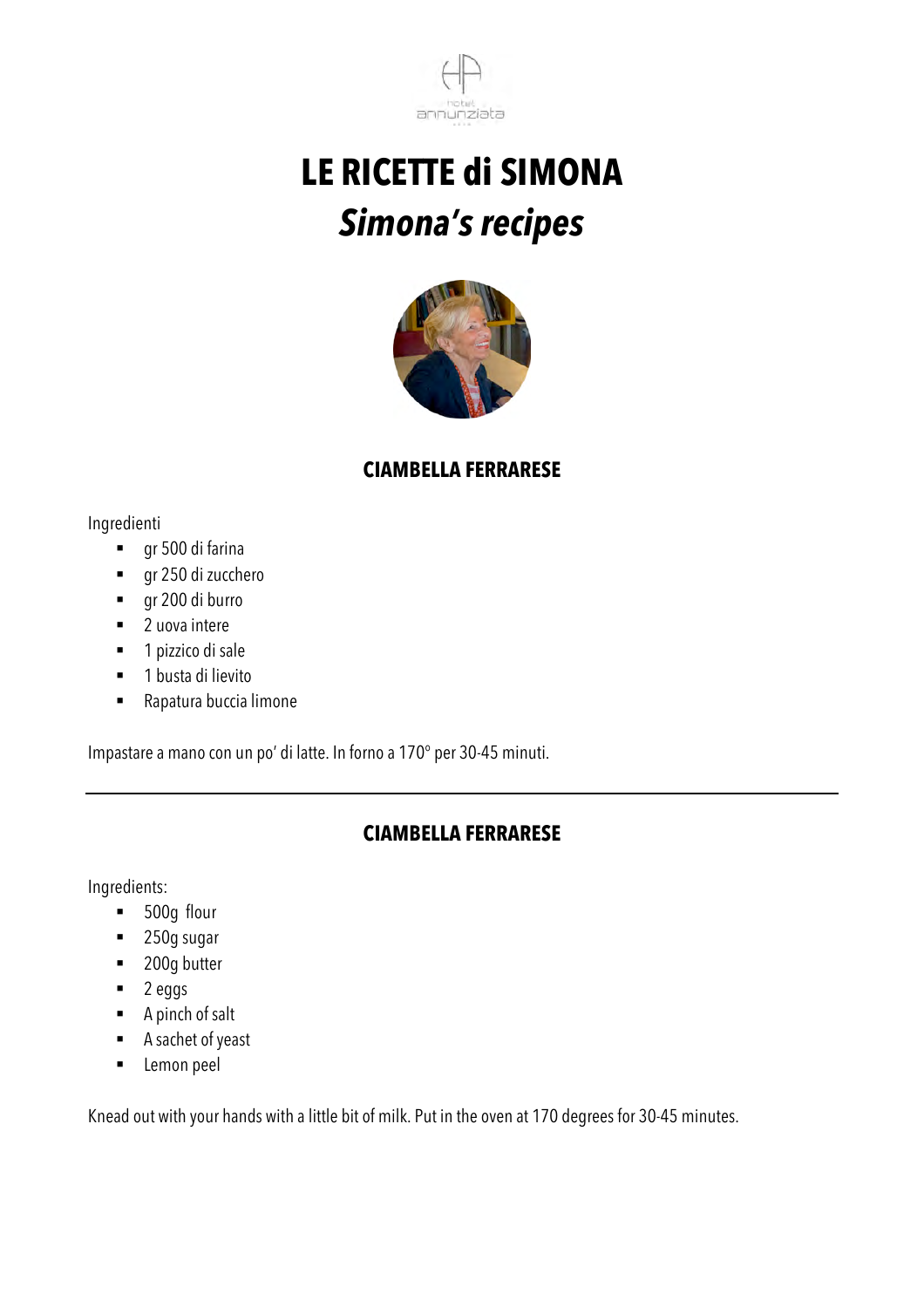



#### **CROSTATA DI LIMONI**

Ingredienti

- ! gr 300 di farina
- ! gr 150 di zucchero a velo
- ! gr 150 di burro
- 1 uovo intero e 2 tuorli

Impastare a mano tutti gli ingredienti e lasciare in frigo per circa 2 ore. Poi stendere l'impasto in una teglia tenendo da parte un po' di pasta per fare le strisce sopra. Aggiungere la marmellata di qualsiasi gusto poi fare le strisce e in forno per 30 minuti a 170°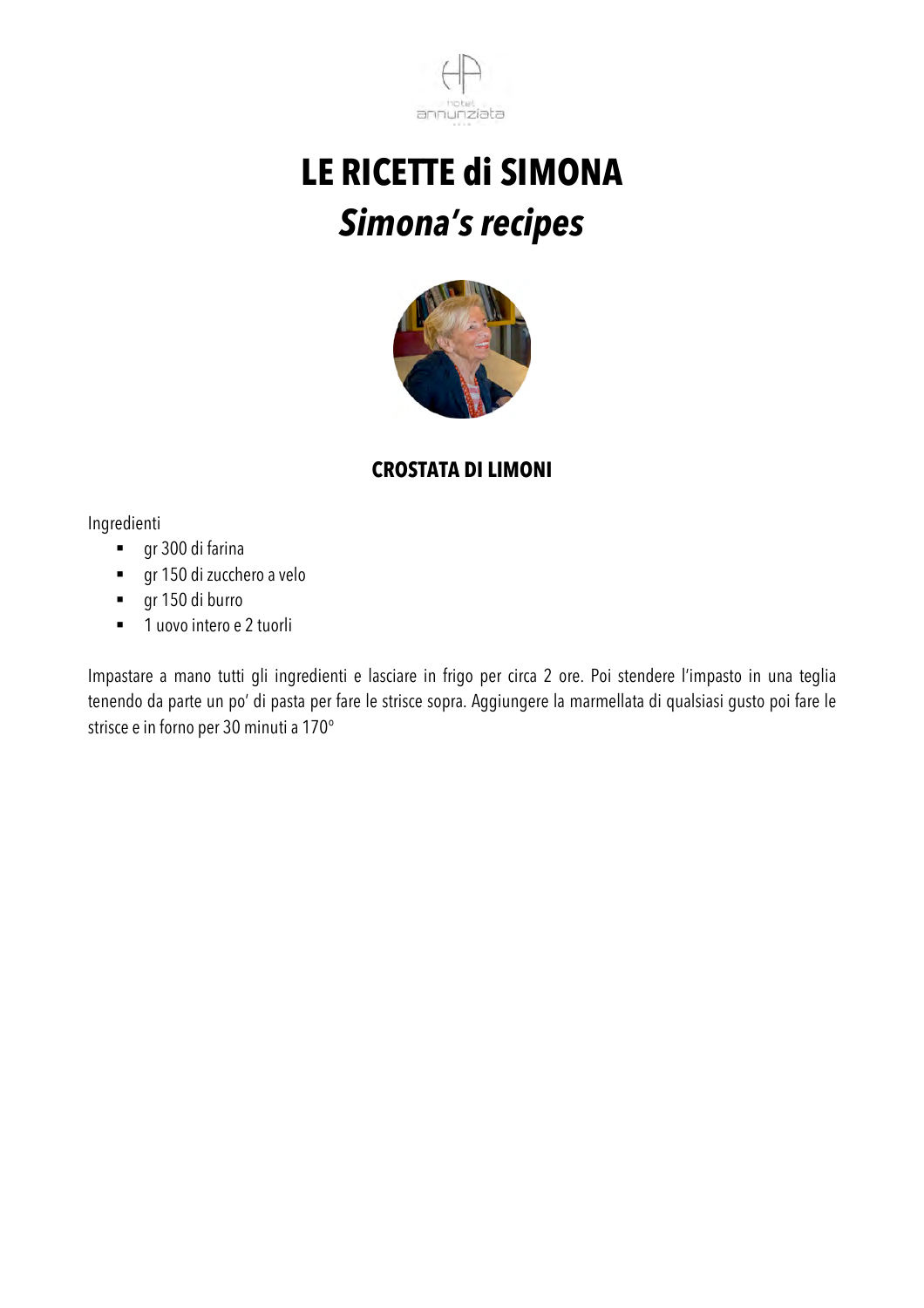



#### **MARMELLATA DI ARANCE**

- 1,5 kg di arance navel
- $\blacksquare$  2 limoni
- 1,5 kg di zucchero

Tagliare le arance con la buccia e 1 limone a fettine sottili (julienne) e metterle in 1250 ml di acqua fredda e lasciare per circa 3 ore a bagno. Dopo di che metterle sul fuoco con l'acqua per circa 2 ore con una bolliture vivace perché deve evaporare il liquido. Successivamente aggiungere 1,5 kg di zucchero e 750 ml di acqua bollente. Quando riprende il bollore cuocere ancora per circa un'ora e aggiungere alla fine il succo di 1 limone. Far riposare per circa 15 minuti poi invasare.

#### **ORANGE JAM**

- $\blacksquare$  1,5 kg oranges
- 2 lemons
- $\blacksquare$  1,5 kg sugar

Cut the oranges with the peel and one lemon in thin slices and put them in 1250ml of cold water and leave everything there for 3 hours. Then, draw over the heat with the water for 2 hours to let the liquid evaporate. Throw in 1,5 Kg of sugar and 750 ml of boiling water. When it boils again cook for one hour more and at the end throw in the juice of one lemon. Let everything rest for 15 minutes and put it in a jar.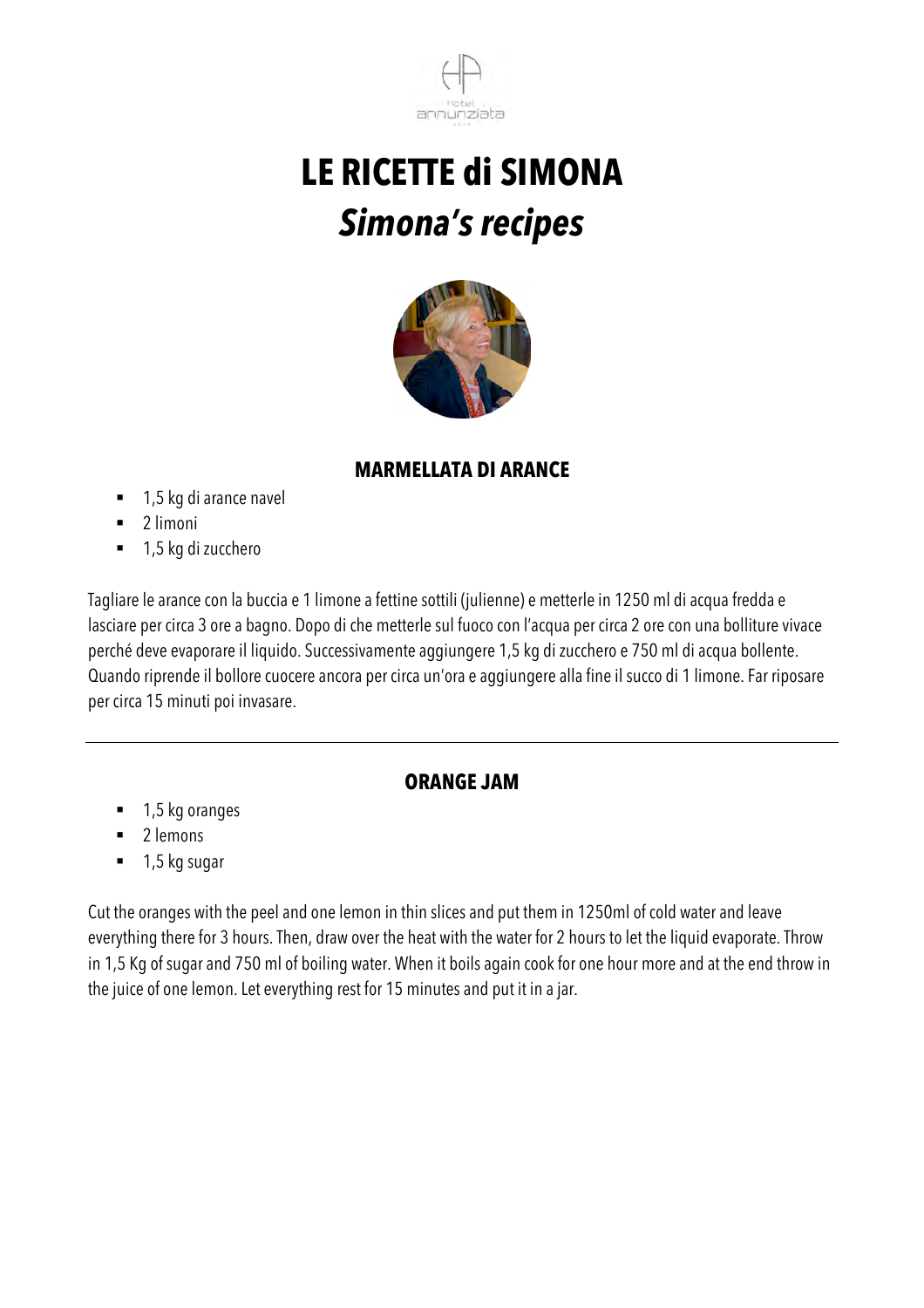



#### **PLUMCAKE**

Ingredienti

- $\blacksquare$  125gr di zucchero
- $\blacksquare$  125gr di burro
- 125gr di fecola
- 2 tuorli e 1 uovo intero
- ! 1 cucchiaino da tè di lievito per dolci

Mettere in una terrina o impastatrice lo zucchero e il burro ammorbidito. Montare bene. Aggiungere uovo intero e poi aggiungere i due tuorli. Amalgamare bene. Aggiungere la fecola e infine il cucchiaino di lievito. Ungere lo stampo da plumcake. In forno a 170° per 30 minuti.

#### *PLUMCAKE*

*Ingredients:*

- 125gr of sugar
- 125gr of butter
- 125gr of starch
- 2 egg yolks and 1 whole egg
- 1 teaspoon of baking powder

*Put the sugar and softened butter in a mixing bowl. Fit well. Add whole egg and then add the two egg yolks. Mix well. Add the starch and finally the teaspoon of yeast. Grease the plumcake mold. In oven at 170 ° for 30 minutes.*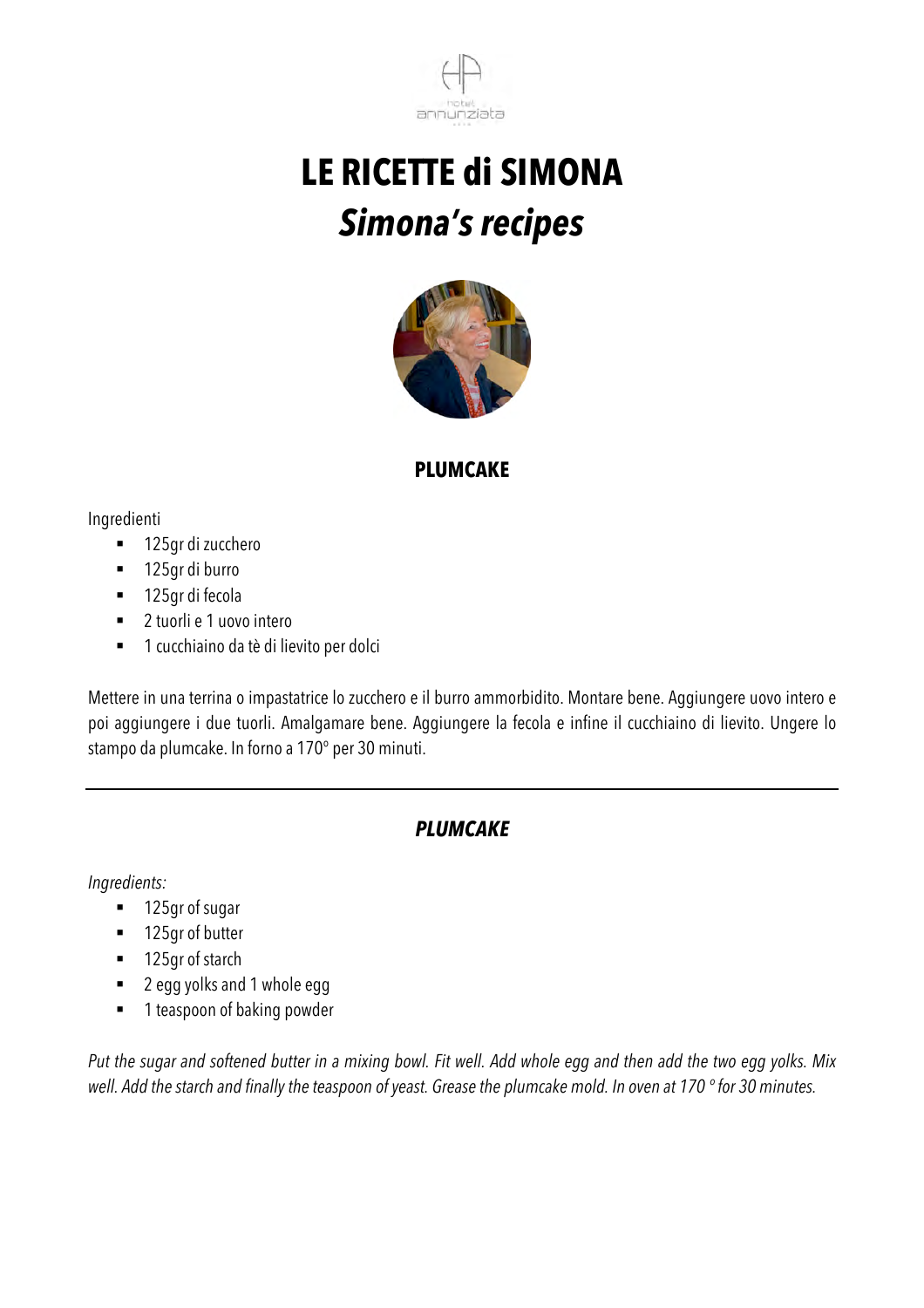



### **SALAMA DA SUGO ALLA FERRARESE**

Ingredienti:

! 1 salama da sugo ferrarese da cuocere

Come operazione preliminare mettere a bagno la salama in acqua fredda per una notte per ammorbidire la pelle esterna, che sara' poi delicatamente spazzolata.

Dopo questa operazione mettere la salama nei sacchetti speciali per la cottura, immergerla in una pentola di acqua con i bordi alti e far bollire a fuoco lento per 6 ore.

Terminata la cottura liberare la salama dallo spago ed inciderla sull'apice ricavandone un'apertura per raccogliere il morbido impasto con il cucchiaio.

L'ideale e' presentarla d'inverno con il pure' di patate o di zucca oppure con la crema fritta; in estate servita fredda a fette con il melone.

#### **SALAMA DA SUGO ALLA FERRARESE**

Ingredients:

1 salama da sugo ferrarese

First, put the salama da sugo into cold water for a night to soften the external part. Then put the salama into particolar bags for the coking. It has to boil into a pot for like 6 hours over low heat. Once the coking is finished, remove the twine and cut the extremity to let the interior part out and take it with a spoon. The ideal presentation is: in winter, serve it with potato or pumpkin purée, in summer cold, in slices with melon.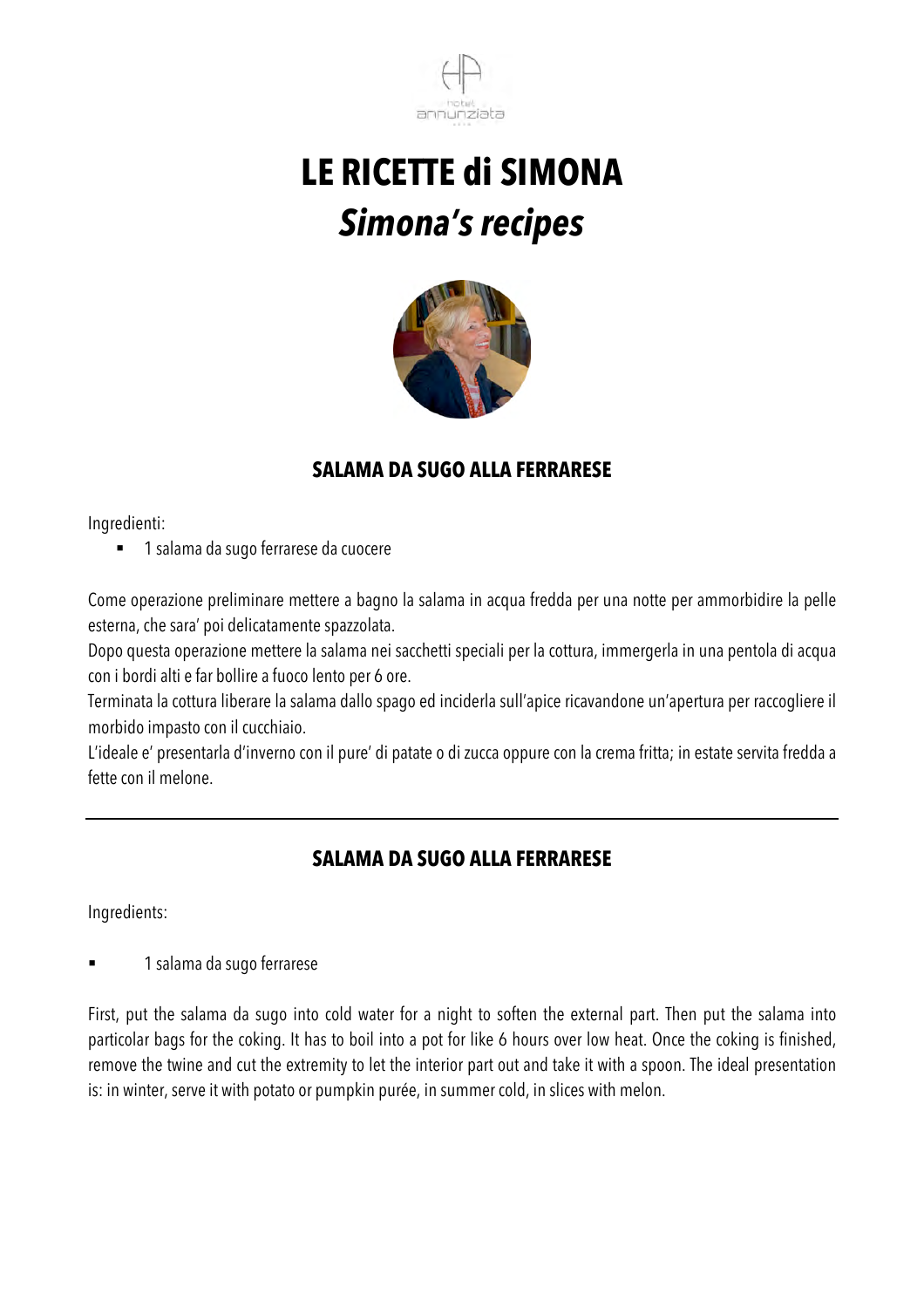



### **SBRISULONA AL CIOCCOLATO**

Ingredienti:

- ! Gr 200 burro ammorbidito
- Gr 200 zucchero
- ! Gr 200 mandorle sbucciate
- $\blacksquare$  Gr 200 farina
- $\blacksquare$  Gr 100 cacao amaro
- ! Gr 100 cacao zuccherato
- ! Liquore mandorla amara q. b.

Mescolare tutti gli ingredienti, aggiungere le mandorle tritate ed impastare bene il composto.

Imburrare una teglia da forno di 30 cm di diametro, sbriciolarvi dentro l'impasto livellando la superficie con la mano, mettere qualche fiocchetto di burro e cuocere in forno a 170° per 30 min. Quando e' fredda spruzzare con il liquore mandorla amara.

### *SBRISULONA AL CIOCCOLATO*

#### *Ingredients:*

- *Gr 200 softened butter*
- *Gr 200 sugar*
- *Gr 200 peeled almonds*
- *Gr 200 flour*
- *Gr 100 unsweetened cocoa*
- *Gr 100 sweetened cocoa*
- *bitter almond liqueur*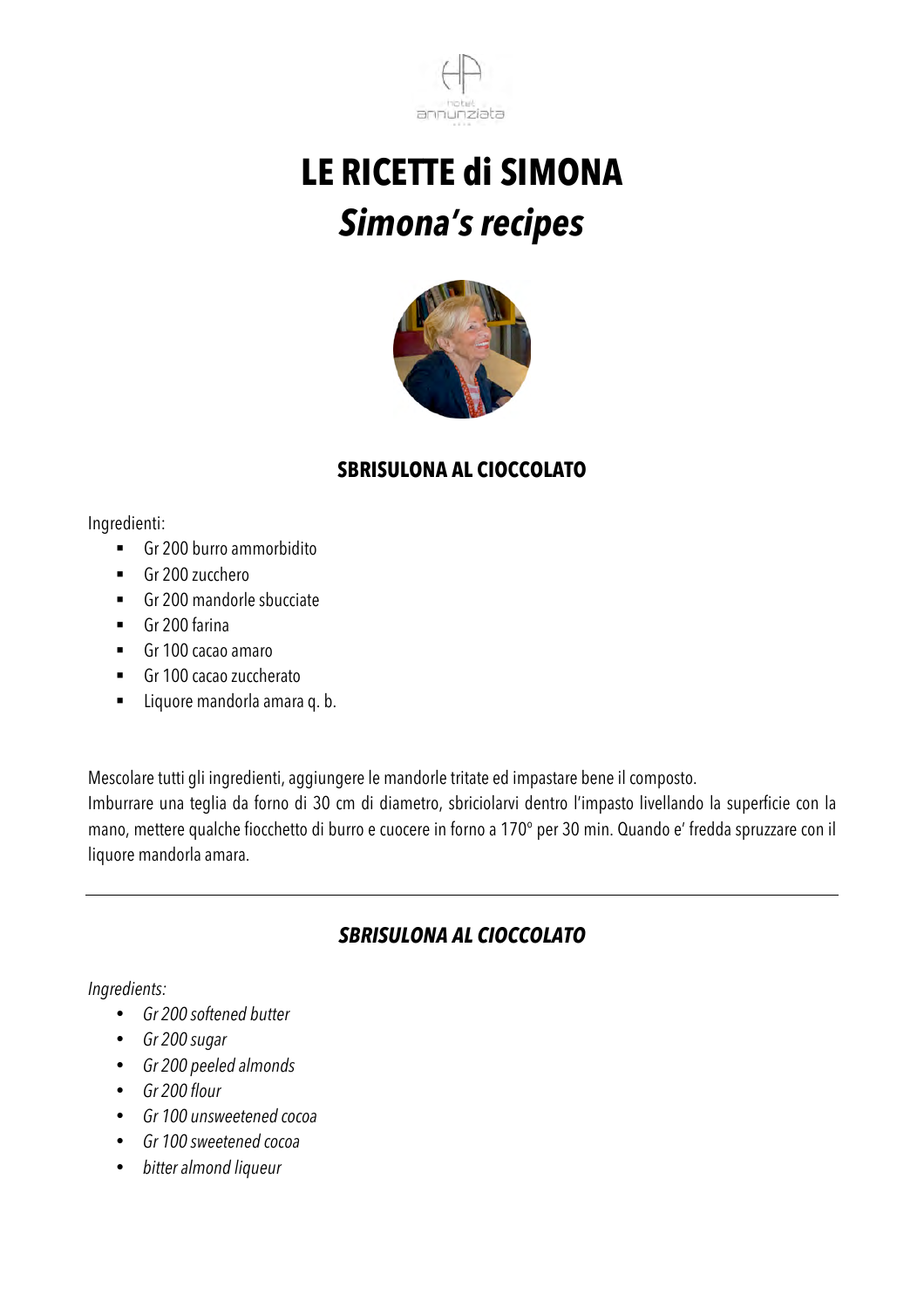*Mix all the ingredients, add the chopped almonds and mix well the mixture. Butter a baking pan of 30 cm in diameter, crumble the batter into the pan, then make the surface flat with your hand, put some butter and bake at 170 degrees for 30 min. When it is cold, sprinkle bitter almond liqueur on the top.*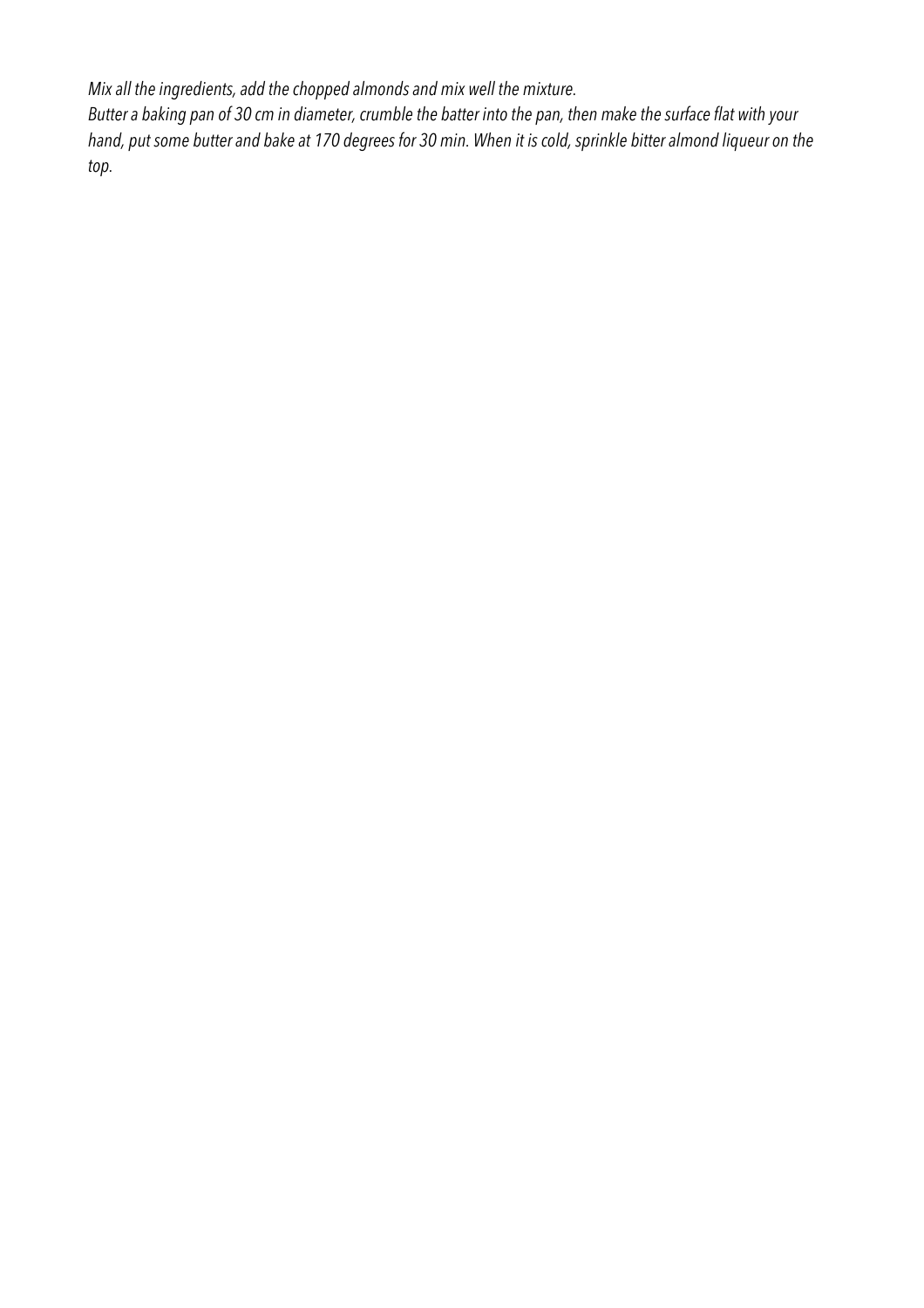



### **SEMIFREDDO ALLO ZABAIONE**

Ingredienti:

Per lo zabaione:

- $\blacksquare$  4 tuorli
- ! 8 cucchiai di zucchero
- ! 4 mezzi gusci d'uovo di marsala secco
- ! Gr 750 panna liquida
- $\blacksquare$  Gr 250 torrone bianco duro

In una bastardella mettere i tuorli con lo zucchero e montarli bene fino a renderli spumosi, poi aggiungere mezzo guscio di marsala alla volta. Mettere sul fuoco a bagno maria e mescolare lentamente fino a quando inizia il primo bollore e proseguire per altri 3-4 min.

Lasciare raffreddare lo zabaione in una ciotola.

Tritare il torrone, montare la panna ed unirli alternandoli un poco alla volta allo zabaione freddo.

Rivestire con stagnola uno stampo da plum cake ed introdurvi il composto e metterlo in freezer per almeno 6 ore.

### **ZABAGLIONE SEMIFREDDO**

Ingredients:

For the zabaglione:

- $\blacksquare$  4 yolks
- 8 spoons of sugar
- 2 eggshells of dry Marsala wine
- 750gr of liquid cream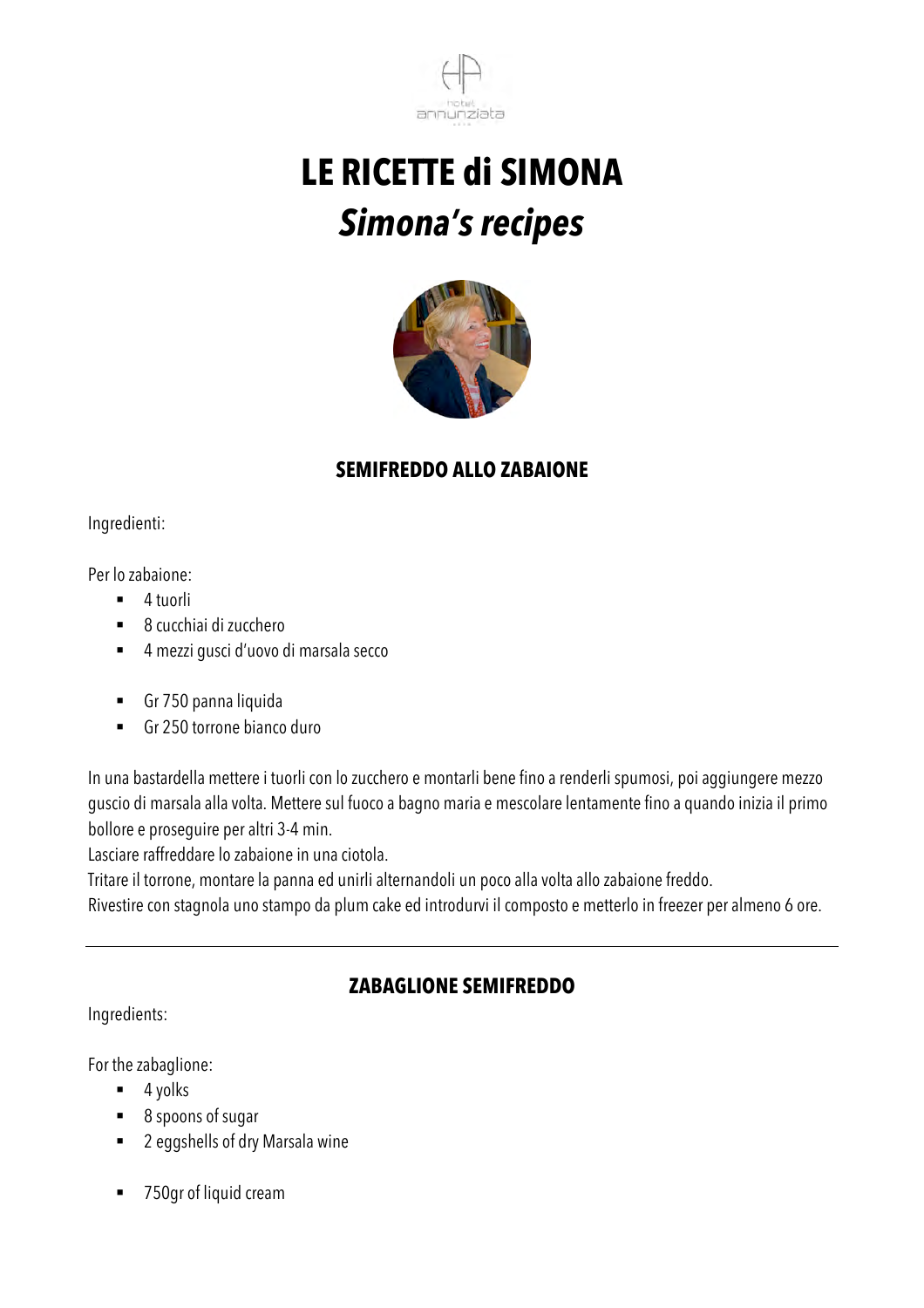■ 250gr white nougat

Put in a bowl the yolks with the sugar and beat until it becomes frothy, then throw in the marsala wine. Draw over the heat in a water bath and stir slowly until it boils and for others 4 minutes. Leave to cool.

Cut the nougat, beat the cream and mix them, also with cold zabaglione. Put foil in a plum cake mold and add the dough. Put in the freezer for at least 6 hours.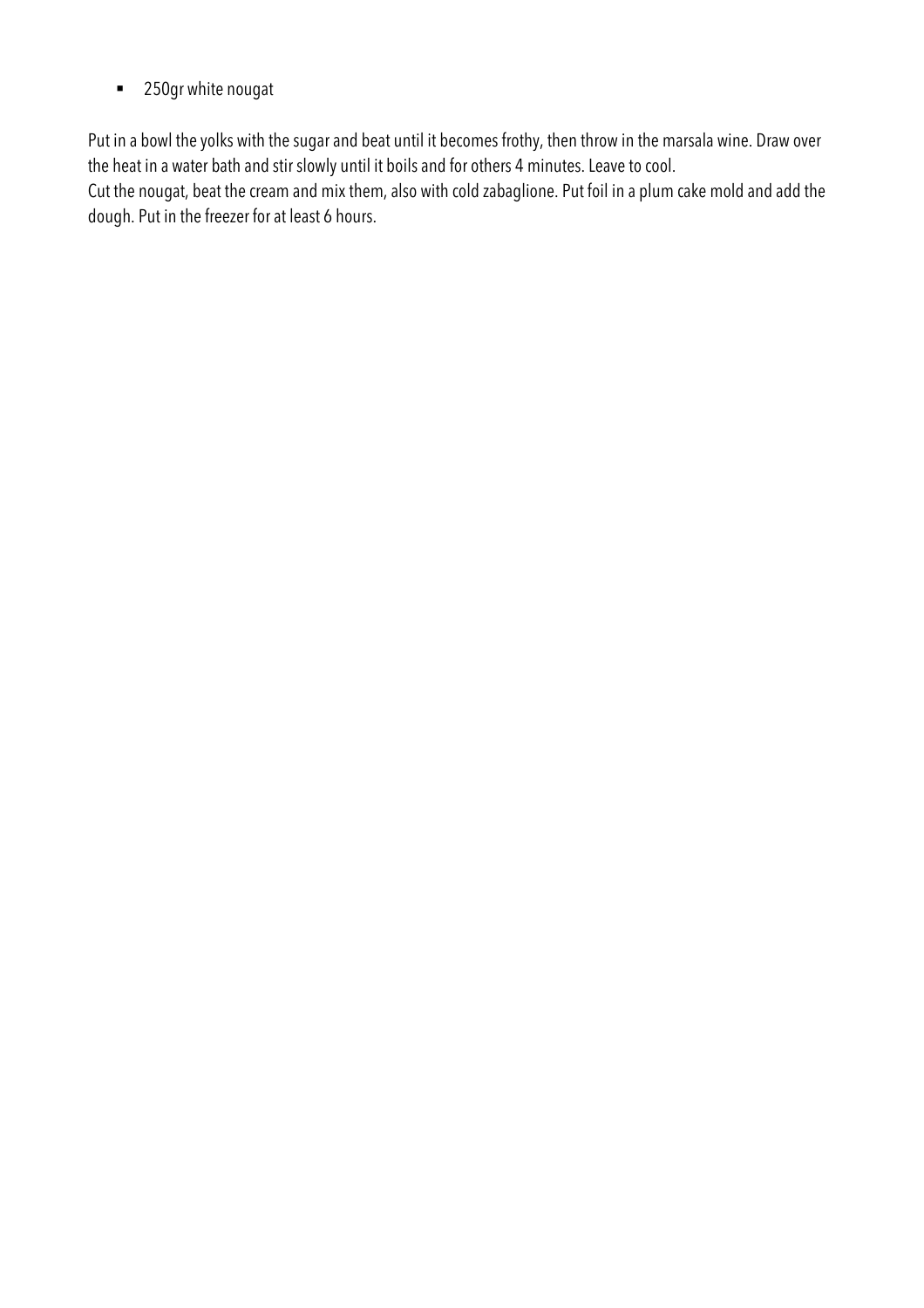



### **TORTA AL COCCO**

- $\blacksquare$  3 uova
- **150gr zucchero semolato**
- 1/2 litro di panna liquida
- 250gr farina di cocco
- ! 2 cucchiai di farina 00
- ! 1 bustina di lievito per dolci Pane degli Angeli

Amalgamare alle uova lo zucchero, la farina di cocco, farina 00, la panna liquida e infine la dose Versare l'impasto della torta in una tortiera e infornare a 180° per 30 minuti

### **COCONUT CAKE**

- $\blacksquare$  3 eggs
- **150gr caster sugar**
- $\blacksquare$  1/2 litre liquid cream
- 250gr coconut flour
- 2 spoons flour
- 1 bag of baking powder

Blend the eggs with the sugar, coconut flour, flour, liquid cream and the baking powder. Put everything in the oven at 180 degrees for 30 minutes.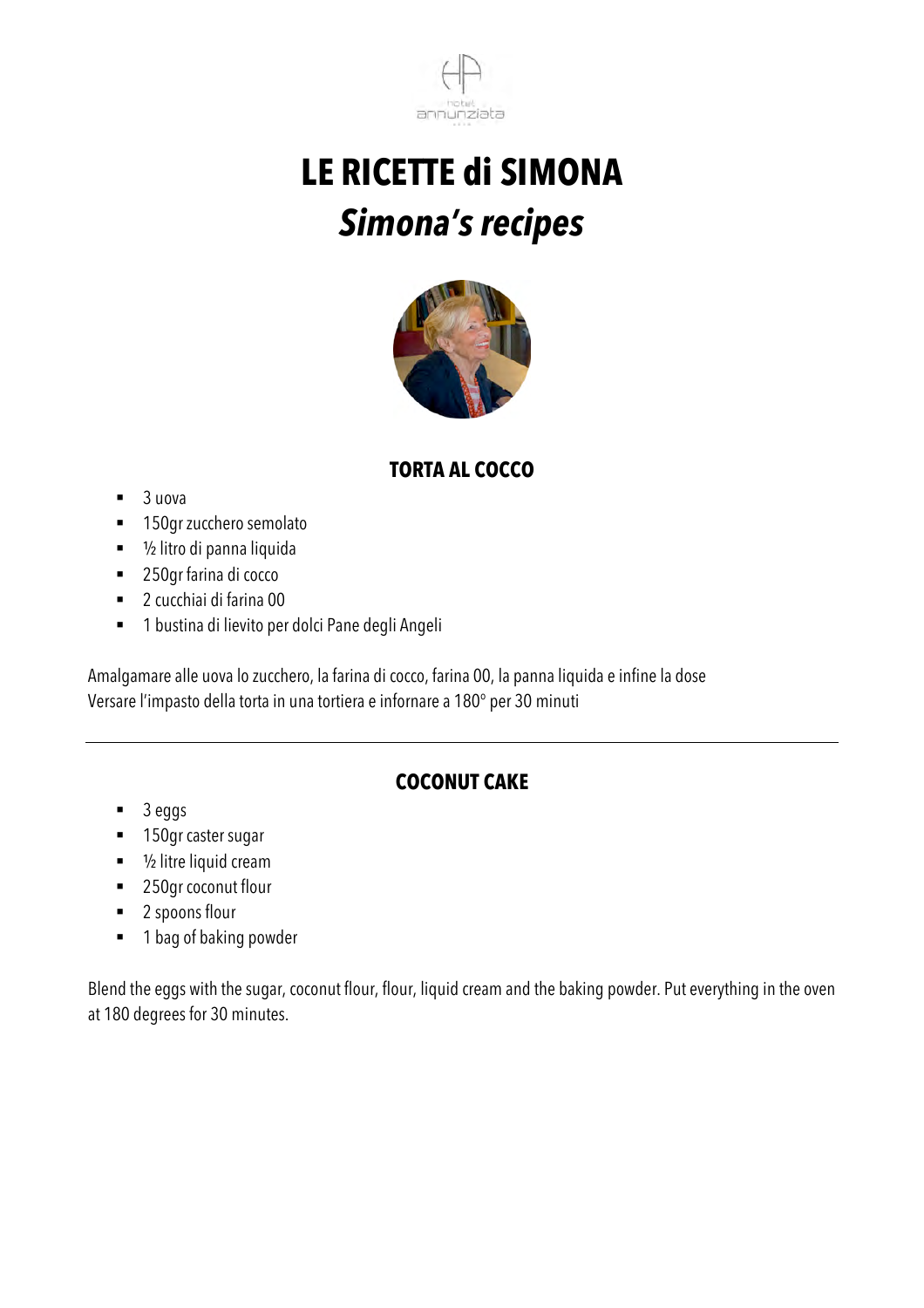



#### **TORTA AL SEMOLINO**

- $\blacksquare$  3/4 di latte
- $\blacksquare$  150 gr di semolino
- 200 gr di zucchero
- 2 uova intere
- ! 60 gr di burro
- 2 cucchiai di cognac
- ! una manciata di uva sultanina
- ! rapatura di un limone

Mettere in un tegame il latte e quando raggiunge il bollore versare il semolino girando in continuazione fare bollire per altri 2 minuti.

Togliere dal fuoco aggiungere: zucchero, uova, burro, cognac e rapatura del limone e infine uva sultanina.

Una teglia di diametro 28 cm con carta forno e versarvi il composto.

In forno a 170° per 30-35 minuti

#### **SEMOLINA CAKE**

- $\blacksquare$  3/4l milk
- **150 gr semolina**
- 200 gr sugar
- $\blacksquare$  2 eggs
- 60 gr butter
- 2 spoons cognac
- ! A bit of sultana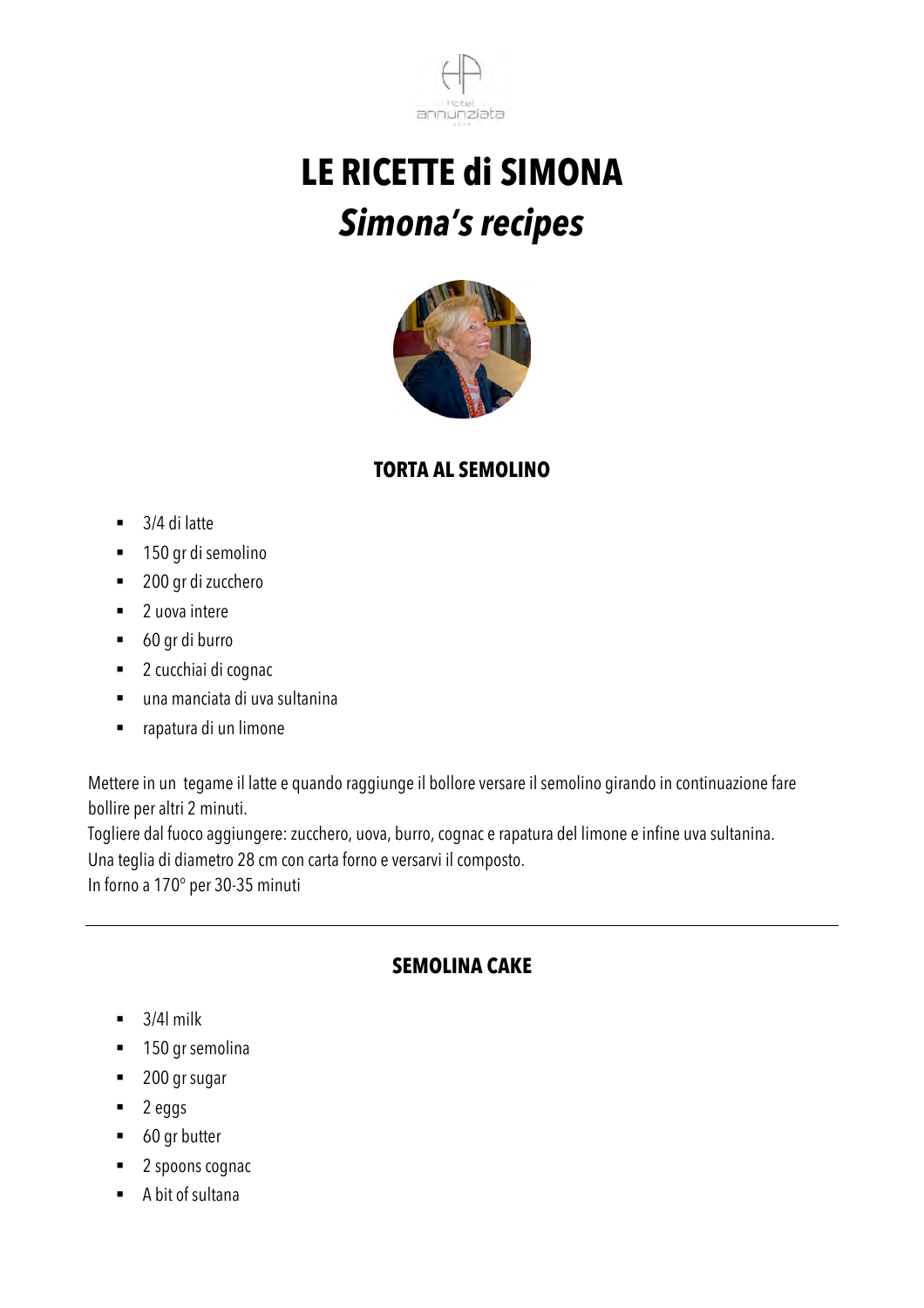**E** Lemon peel

Put the milk in a pan and when it boils, add the samolina blending constantly. Let it boil for two minutes more. Draw off the heat and add; sugar, eggs, butter, cognac, the lemon peel and sultana. Put everything in a baking tray (diameter 28 cm) and cook it in the oven at 170 degrees for 30-35 minutes.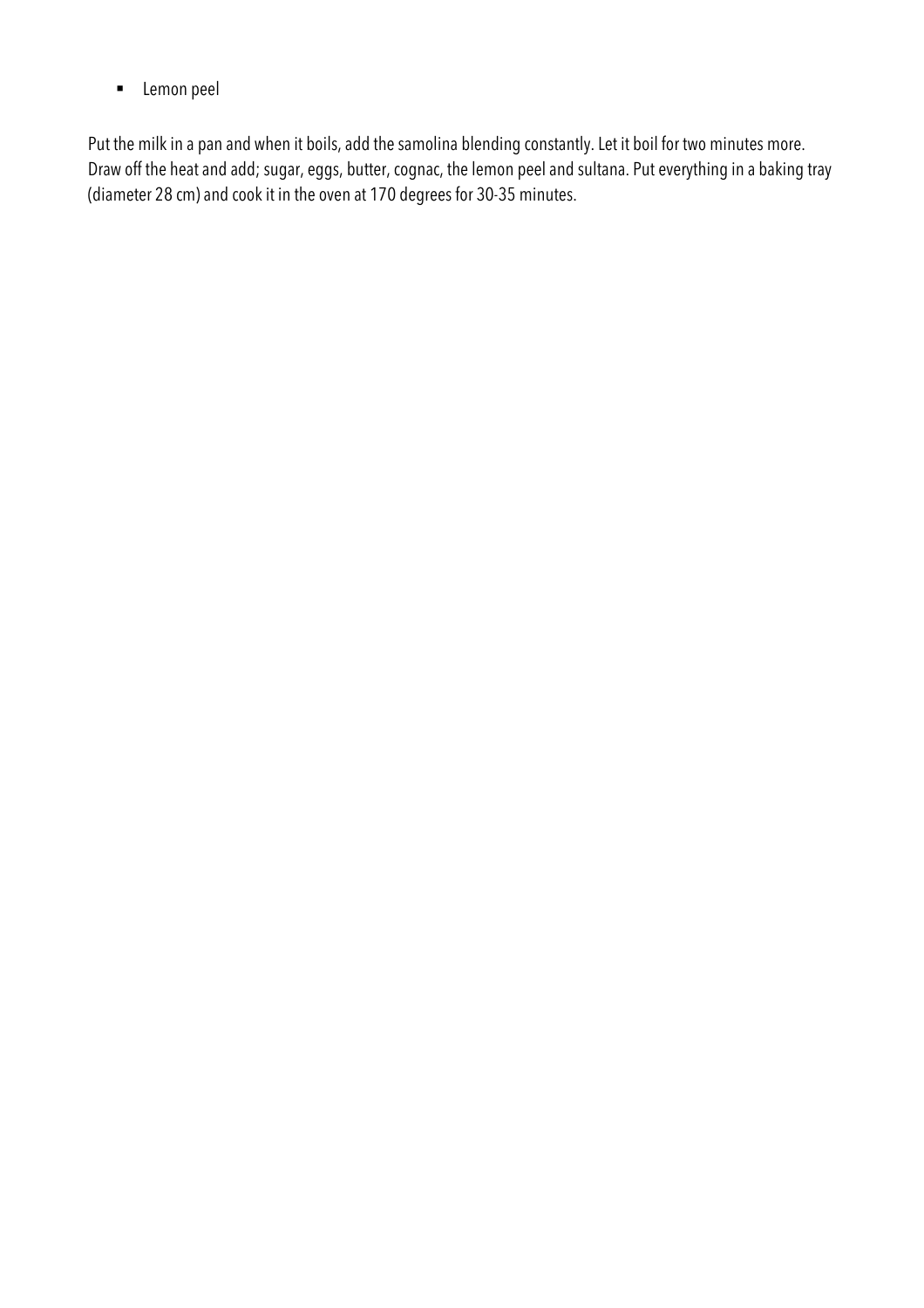



### **TORTA ALLO YOGURT**

Ingredienti

! 1 yogurt da 125 gr bianco oppure alla frutta. Il barattolino dello yogurt serve per misurare gli ingredienti quindi vuotarlo in una ciotola

In una terrina mettere 3 uova intere + 2 misurini di zucchero + 3 misurini di farina + yogurt + circa 1 misurino di olio d'oliva, mescolare bene tutto ed infine dose da ½ kilo.

In forno per circa 170° per 30 minuti. Torta preparata con foro centrale.

### **YOGURT CAKE**

Ingredients:

! 1 yogurt (125 gr, white or fruit). You need

Put the yogurt in a bowl, use the jar to measure the other ingredients, put in a bowl 3 eggs, 2 jars of sugar, 3 of flour, 1 of oil, blend everything together and at the end put 16g of baking powder. Put in oven at about 170° for 30 minutes. Cake with a hole in the middle.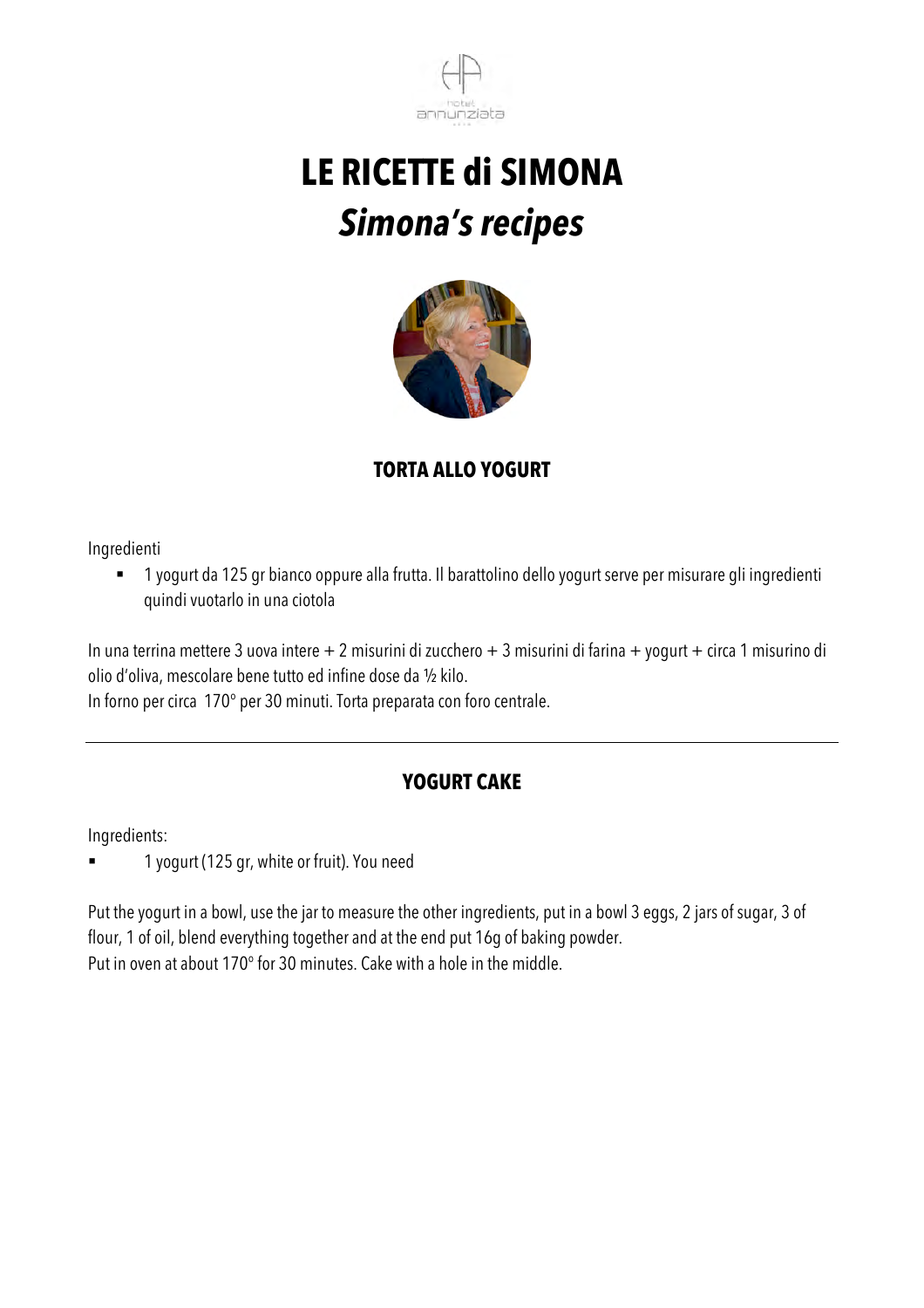



### **SALAME DI CIOCCOLATO**

Ingredienti:

- Gr 150 zucchero
- Gr 150 biscotti secchi
- ! Gr 100 cacao amaro
- $\blacksquare$  Gr 100 burro
- 1 uovo intero
- **1** bicchierino di liquore mandorla amara

Tritare i biscotti grossolanamente, sciogliere il burro a fuoco lento e metterlo in una terrina assieme all'uovo ed al cacao. Mescolare il tutto ed aggiungere lo zucchero, i biscotti tritati ed il liquore, amalgamare l'impasto molto bene.

Prendere un foglio di carta oleata, ungerlo con poco burro, mettervi dentro l'impasto e rotolando darvi la forma di un salame.

Mettere in frigo e servire freddo a fette.

### *SALAME DI CIOCCOLATO*

#### *Ingredients:*

- *Gr 150 sugar*
- *Gr 150 dry biscuits*
- *Gr 100 unsweetened cocoa*
- *Gr 100 butter*
- *1 whole egg*
- *1 cup of bitter almond liqueur*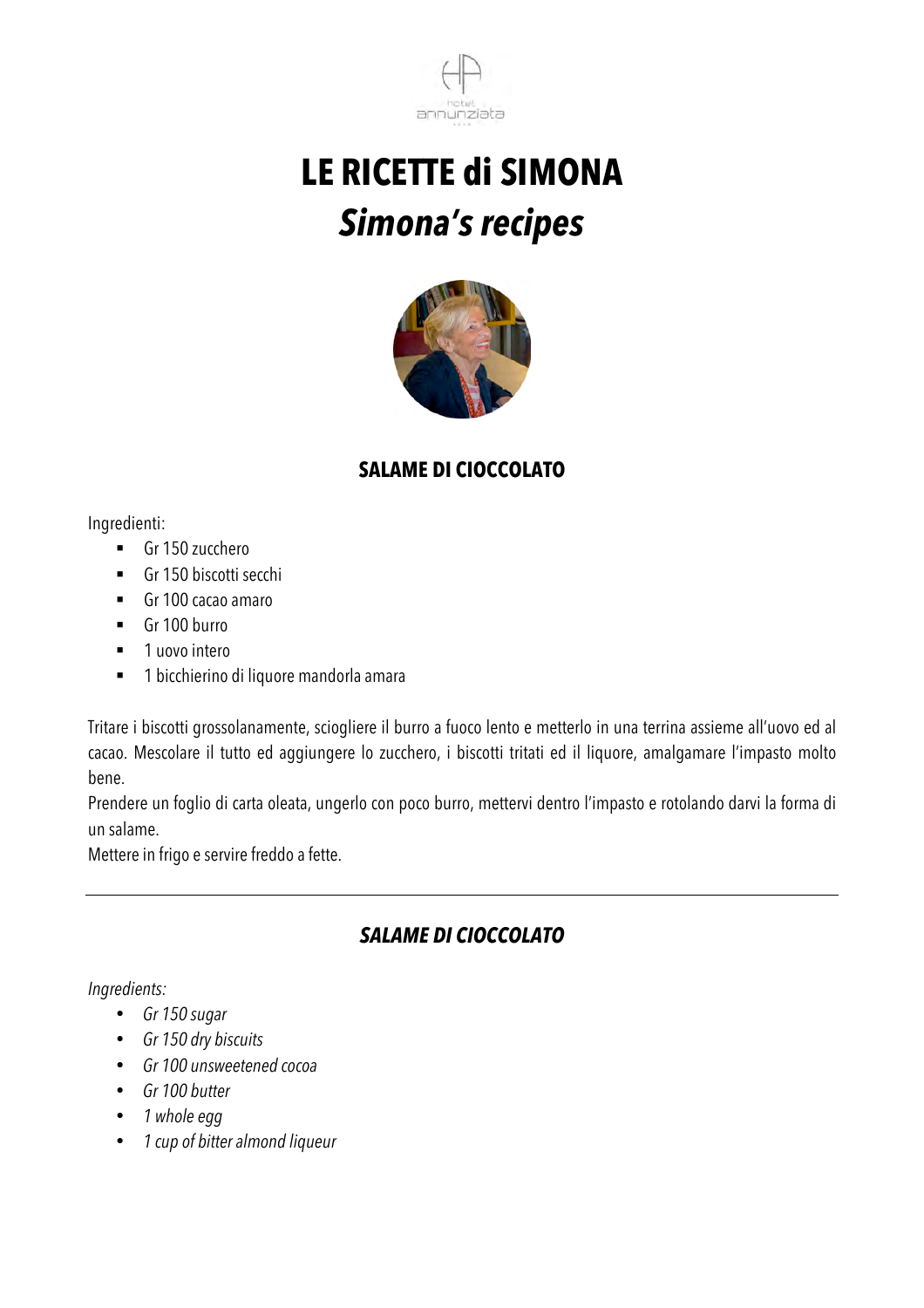*Chop the biscuits, melt the butter over low heat and place it in a bowl with the egg and cocoa. Mix everything together and add the sugar, crushed cookies and liquor, mix the batter very well. Take a sheet of wax paper, grease it with butter, put inside the batter and rolling to give the shape of a sausage. Refrigerate and serve it cold in slices.*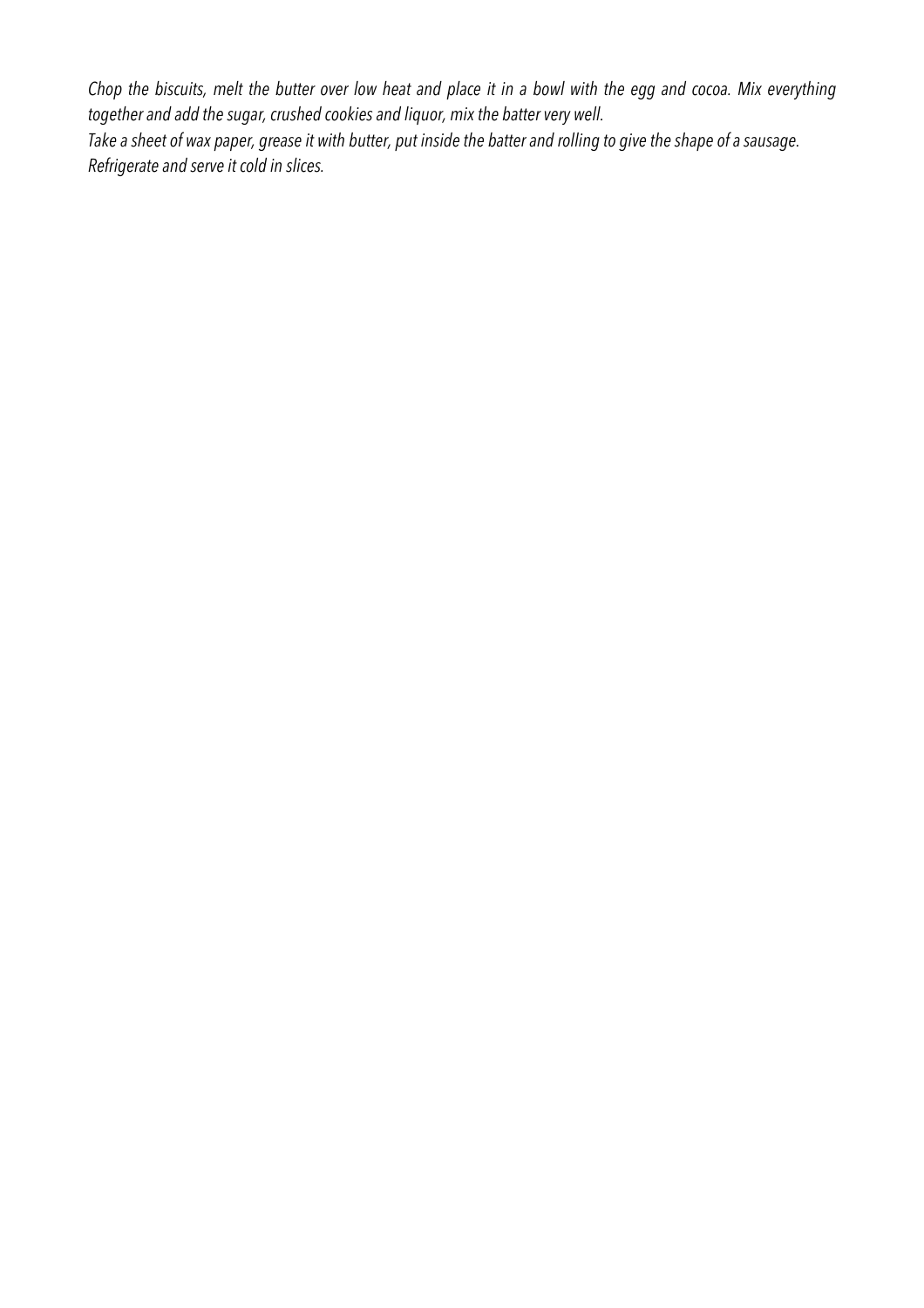



### **TORTA AMARETTO**

- $\blacksquare$  4 uova
- 1 etto e 25 di farina
- **1** confezione di amaretti
- ! 2 etti di burro a temperatura ambiente
- $\blacksquare$  180 gr di zucchero

Amalgamare il burro con lo zucchero, aggiungere i rossi d'uovo (uno alla volta), la farina, gli amaretti sbriciolati ed infine le chiare montate a neve.

In forno per circa 40 minuti a 170 gradi. Teglia cm 24 bordi alti

#### **TORTA AMARETTO**

- $\blacksquare$  4 eggs
- 125gr flour
- **1** amaretti box
- 200gr butter at ambient temperature
- **180 gr sugar**

Blend butter and sugar, add the yolks (one at the time), flour, crumbled amaretti and wisked egg white. Put in the oven at 170 degrees for 40 minutes. You need a 24cm baking tray with high edges.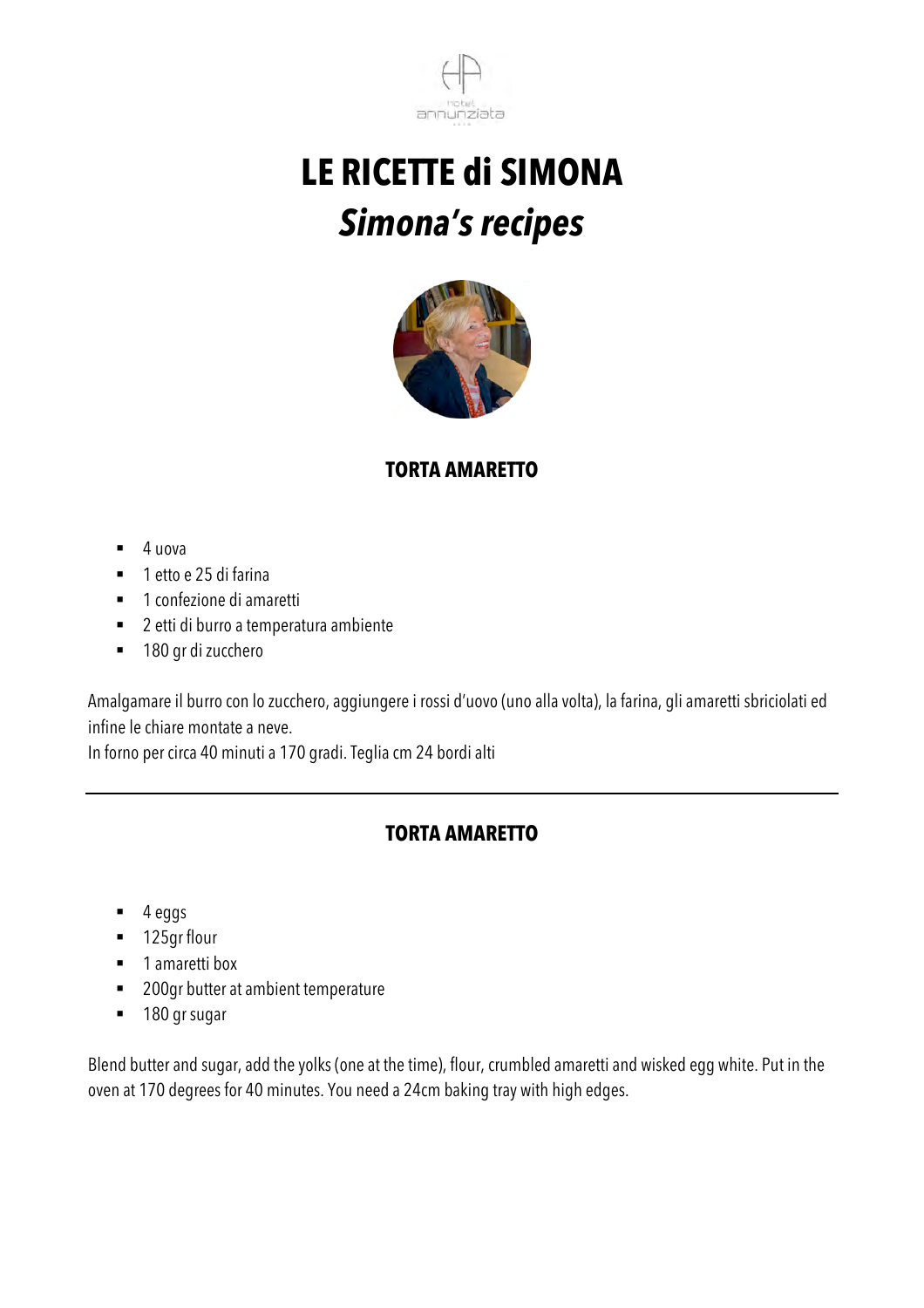



#### **TORTA DI MELE**

Ingredienti:

- 200 gr zucchero
- 180 gr di farina
- 3 uova intere
- ! 1 tazzina da caffe' di olio
- $\blacksquare$  1 dose per dolci
- 1 kg di mele
- ! rapatura del limone

Mettere nell'impastatrice zucchero, uova e farina aggiungere olio, rapatura del limone e infine la dose di lievito per dolci.

Mettere tutto in una terrina, tagliare le mele a fettine sottili e aggiungerle al composto.

Imburrare una tortiera di cm. 24 di diametro e mettere il composto in forno per 40 minuti a 170°.

#### **APPLE PIE**

Ingredients:

- 200 gr sugar
- 180 gr flour
- ! 3 eggs
- 1 little cup of oil
- **1** baking powder
- $\blacksquare$  1 kg apples
- **EXECUTE:** lemon peel

Put in the kneader sugar, eggs and flour. add oil, lemon peel and the baking powder. Put everything in a bowl, cut the apples into thin slices and add them to the rest. butter a baking pan (24 cm diameter) and put in the oven at 170 degrees for 40 minutes.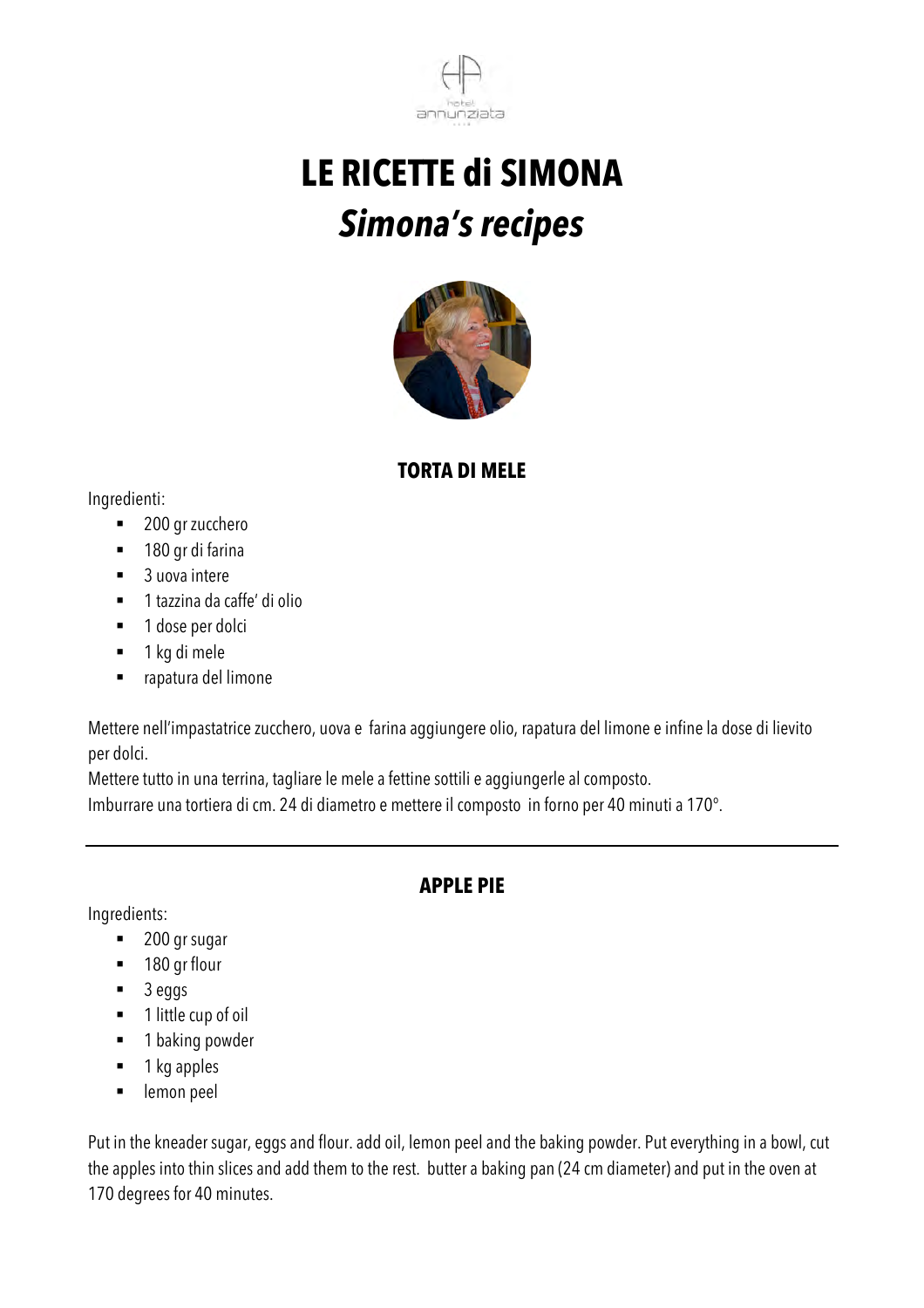



#### **TORTA DI TAGLIATELLE**

Ingredienti:

Per la pasta frolla:

- $\blacksquare$  Gr 300 farina
- $\blacksquare$  Gr 150 burro ammorbidito
- $\blacksquare$  Gr 150 zucchero a velo
- $\blacksquare$  2 tuorli
- 1 uovo intero

Per il ripieno:

- ! Gr 200 tagliatelle all'uovo fini
- $\blacksquare$  Gr 25 burro ammorbidito
- **EXECUTE:** Gr 150 mandorle sbucciate
- Gr 150 zucchero
- **Example 1** Liquore mandorla amara q. b.

Preparazione pasta frolla

Mescolare tutti gli ingredienti ed ottenere un composto che poi riposare in frigo per 30 min.

Tritare finemente le mandorle, mescolarle con lo zucchero ed unire il burro.

Foderare una teglia imburrata di 30 cm di diametro con la pasta frolla, tenendone da parte un pezzo per fare le striscioline di copertura.

Spalmare il composto di mandorle sulla superficie della frolla, mettere le tagliatelle ed alternare ancora con mandorle e tagliatelle.

Decorare con le striscioline di frolla.

Cuocere in forno a 170° per 30 min; quando la torta e' fredda spruzzarla con la mandorla amara poiche' deve risultare morbida.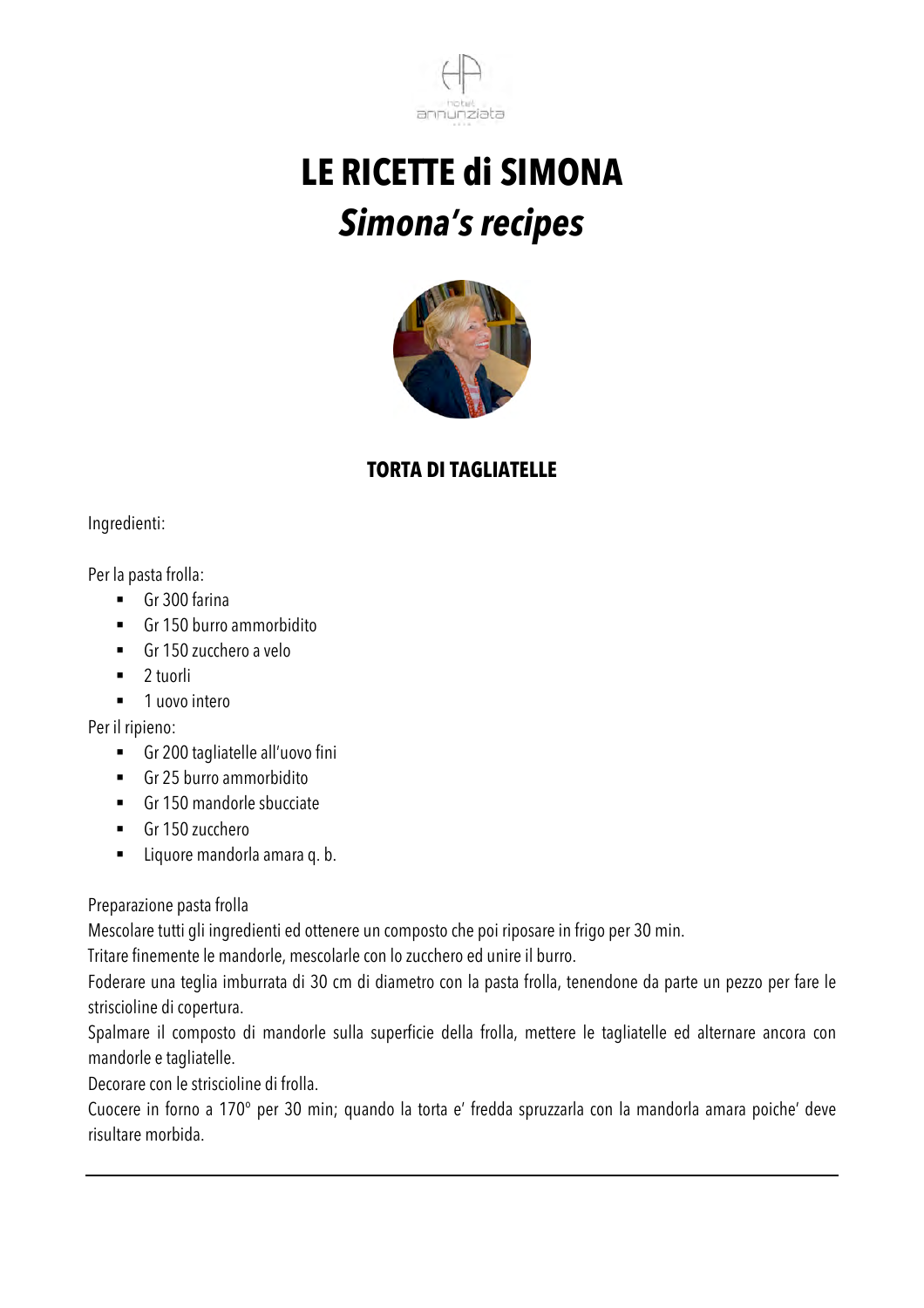#### *TORTA DI TAGLIATELLE*

#### *Ingredients:*

*For the pastry:*

- *Gr 300 flour*
- *150 gr softened butter*
- *150 gr powdered sugar*
- *2 yolks*
- *1 whole egg*

#### *For the filling:*

- *Gr 200 for tagliatelle*
- *Gr 25 softened butter*
- *Gr 150 peeled almonds*
- *Gr 150 sugar*
- *bitter almond liqueur*

*Mix all the ingredients and obtain a compound; then refrigerate it for 30 min.*

*Chop the almonds finely and mix them with the sugar and add the butter.*

*Line a buttered baking pan of 30 cm in diameter with the dough, keep aside a piece to cover the strips. Spread the mixture on the surface of the pastry with almonds, tagliatelle.*

*Decorate with strips of pastry.*

*Bake at 170 degrees for 30 min, and when the cake is cold spray it with bitter almonds liqueur because it must be soft.*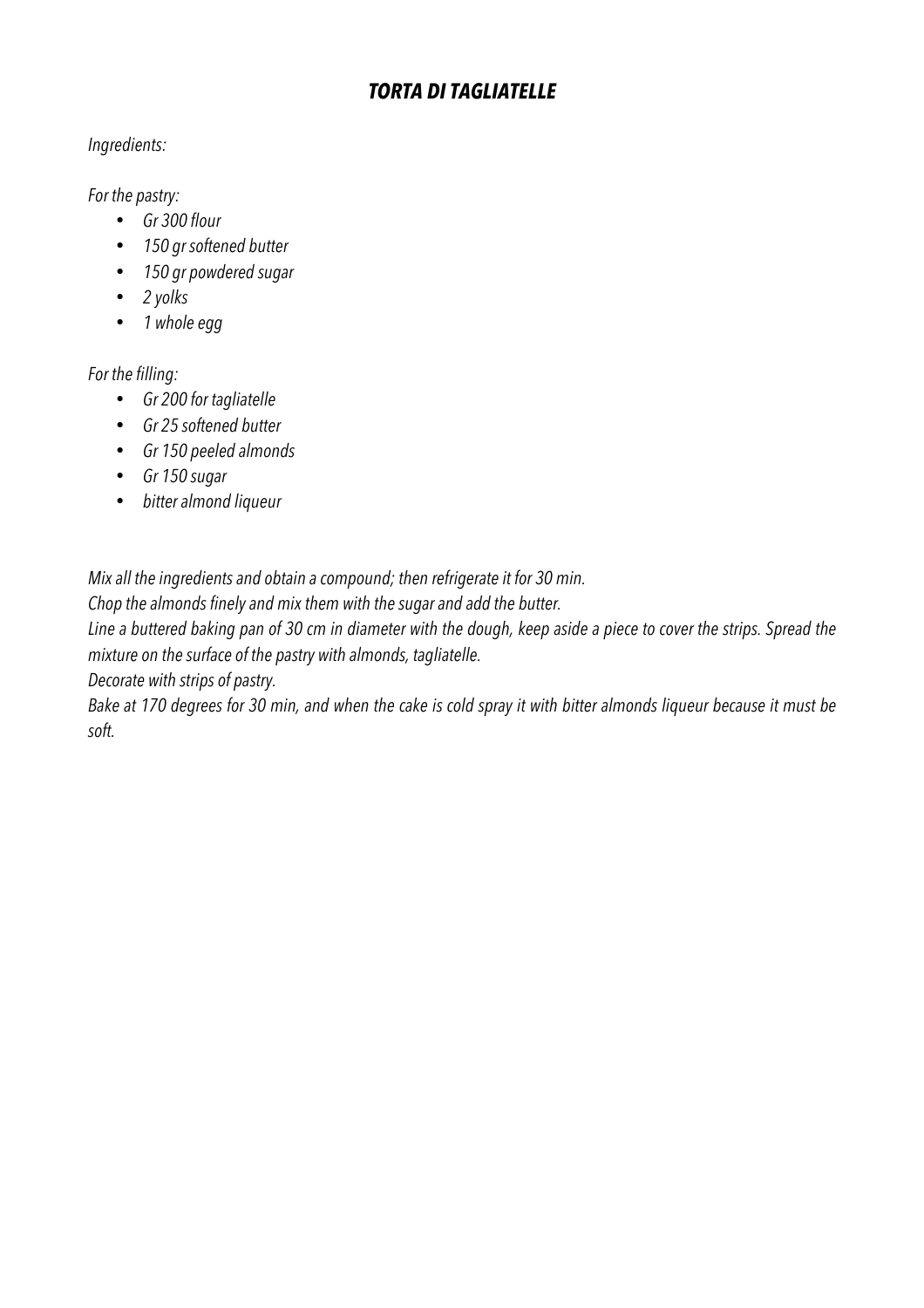



#### **TORTA SALATA ALLE ZUCCHINE**

Ingredienti per la pasta brisee':

- 250 gr farina
- 125 gr burro ammorbidito
- 1 uovo intero
- ! 2 pizzichi di sale di sale
- 2 pizzichi di zucchero
- ! Un poco di acqua

Ingredienti per il ripieno:

- 600 gr zucchine
- $\blacksquare$  2 uova intere
- ! Formaggio grana grattugiato q.b.
- **1** cipolla bianca
- ! Sale, pepe e olio

Impastare farina, burro ammorbidito, uovo, sale, zucchero e un poco di acqua fredda per rendere la pasta elastica. Fare riposare per circa 1 ora in frigo.

Nel frattempo tagliare le zucchine a rondelle e farle cuocere con la cipolla precedentemente appassita nell'olio. Battere le uova, aggiungere un pugno di formaggio, salare e pepare ed infine le zucchine cotte.

Con la pasta foderare una teglia di cm 30 di diametro tenendone da parte un poco per guarire la torta.

Sistemare il composto nella teglia foderata e coprirla con delle strisce di pasta disposte a losanghe. Cuocere in forno a 170° per 35 minuti.

### *PIE WITH COURGETTES*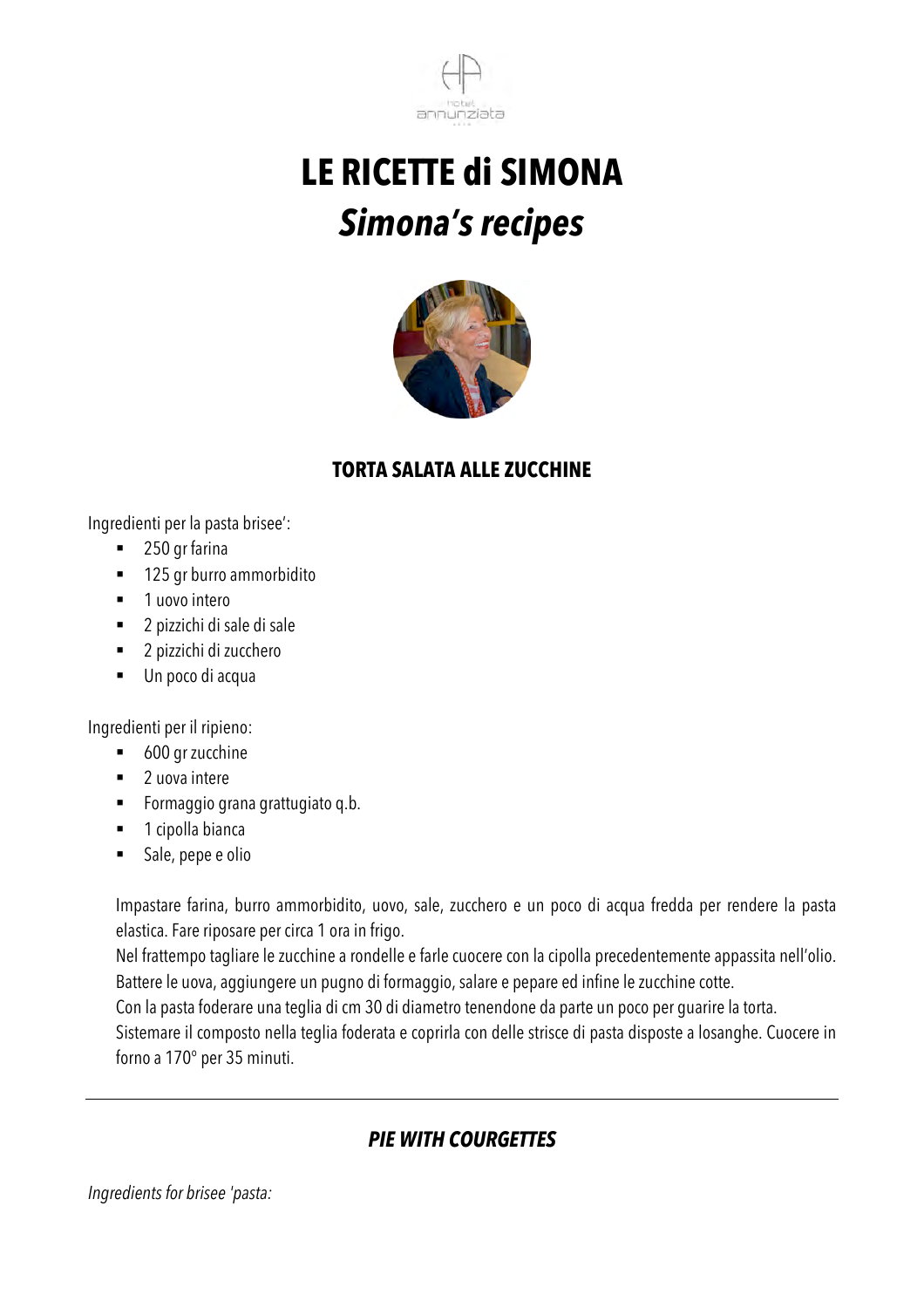- *250 gr flour*
- *125 gr softened butter*
- *1 whole egg*
- *2 pinches of salt*
- *2 pinches of sugar*
- *Some water*

#### *Ingredients for the filling:*

- *600 Gr courgettes*
- *2 eggs*
- *grated parmesan*
- *1 white onion*
- *Salt, pepper and olive oil*

*Mix flour, butter, egg, salt, sugar and a bit of cold water to make the dough elastic. put the dough for about 1 hour in the refrigerator. Meanwhile, cut the courgettes and cook the onion in the oil previously dried. Beat the eggs, add a handful of cheese, salt and pepper and finally the cooked courgettes.*

*With pasta place a pan of 30 cm in diameter, keep aside a little to heal the cake.*

*Place the mixture into the lined baking sheet and cover it with strips of pasta arranged in lozenges. Bake at 170 degrees for 35 minutes.*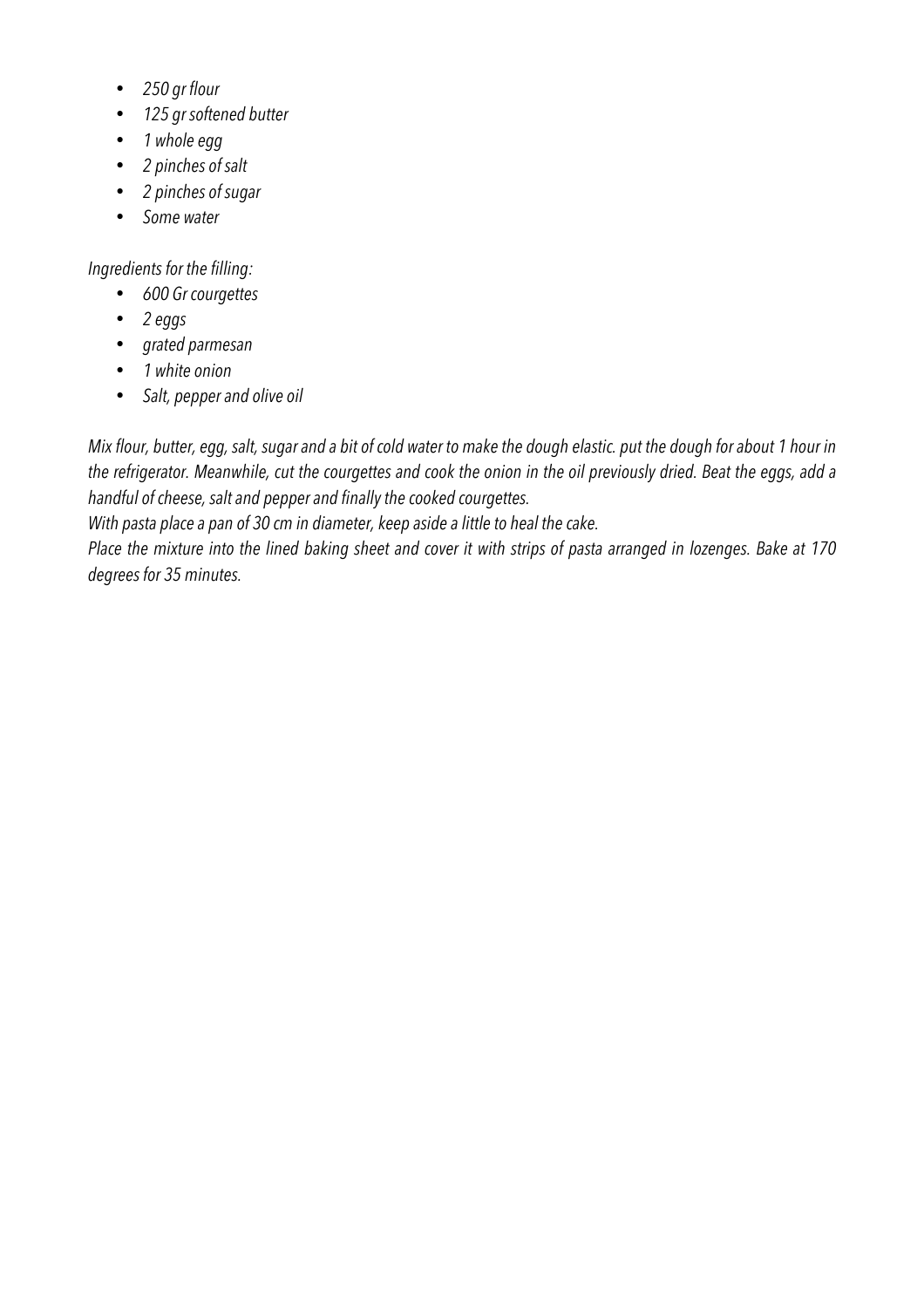



#### **TORTA TENERINA DI ZUCCA**

Ingredienti:

- 200 gr. di polpa di zucca
- 200 gr. Di zucchero
- 40 gr. di farina
- 100 gr. di burro
- $\bullet$  3 uova
- 3 cucchiai di latte
- 1 limone
- 1 pizzico di sale

Sciogliere il burro a bagno maria, aggiungere la zucca cotta al forno (oppure a cubetti in padella) passata fino a quando diventa come un puré. Sbattere i tuorli di uovo con lo zucchero, aggiungere la farina, la scorsa di limone grattugiata, la zucca già mescolata al burro, il latte, un pizzico di sale e per ultimi gli albumi montati a neve. Imburrare la tortiera, versa il composto e informare a 180° per 40 minuti. Sformare e servire spolverizzando con zucchero a velo

#### **TORTA TENERINA DI ZUCCA**

Ingredients:

- 200 gr. Pumpkin pulp
- 200 gr. sugar
- 40 gr. flour
- 100 gr. butter
- 3 eggs
- 3 spoons of milk
- 1 lemon
- a pinch of salt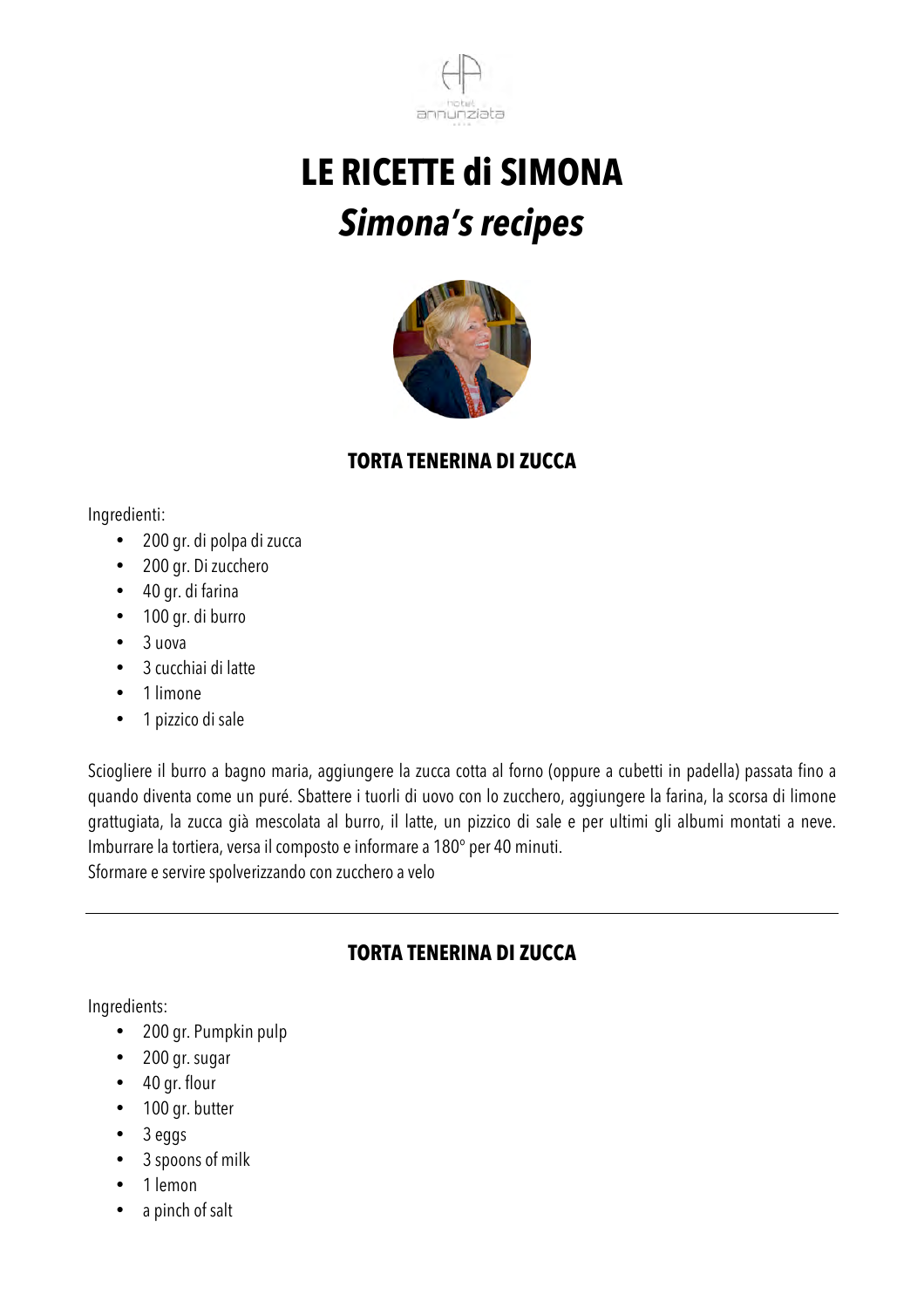Melt the butter in water bath, add the pumpkin cooked in the oven. It ha sto become a sorto f purée.

Whisk the yolks with the sugar, add the flour, the lemon peel, the pumpking with the butter, the milk, a pinch of salt and the egg whites whisked into stiff peaks.

Butter the baking tray and put in the oven at 180 degrees for 40 minutes.

Serve it with icing sugar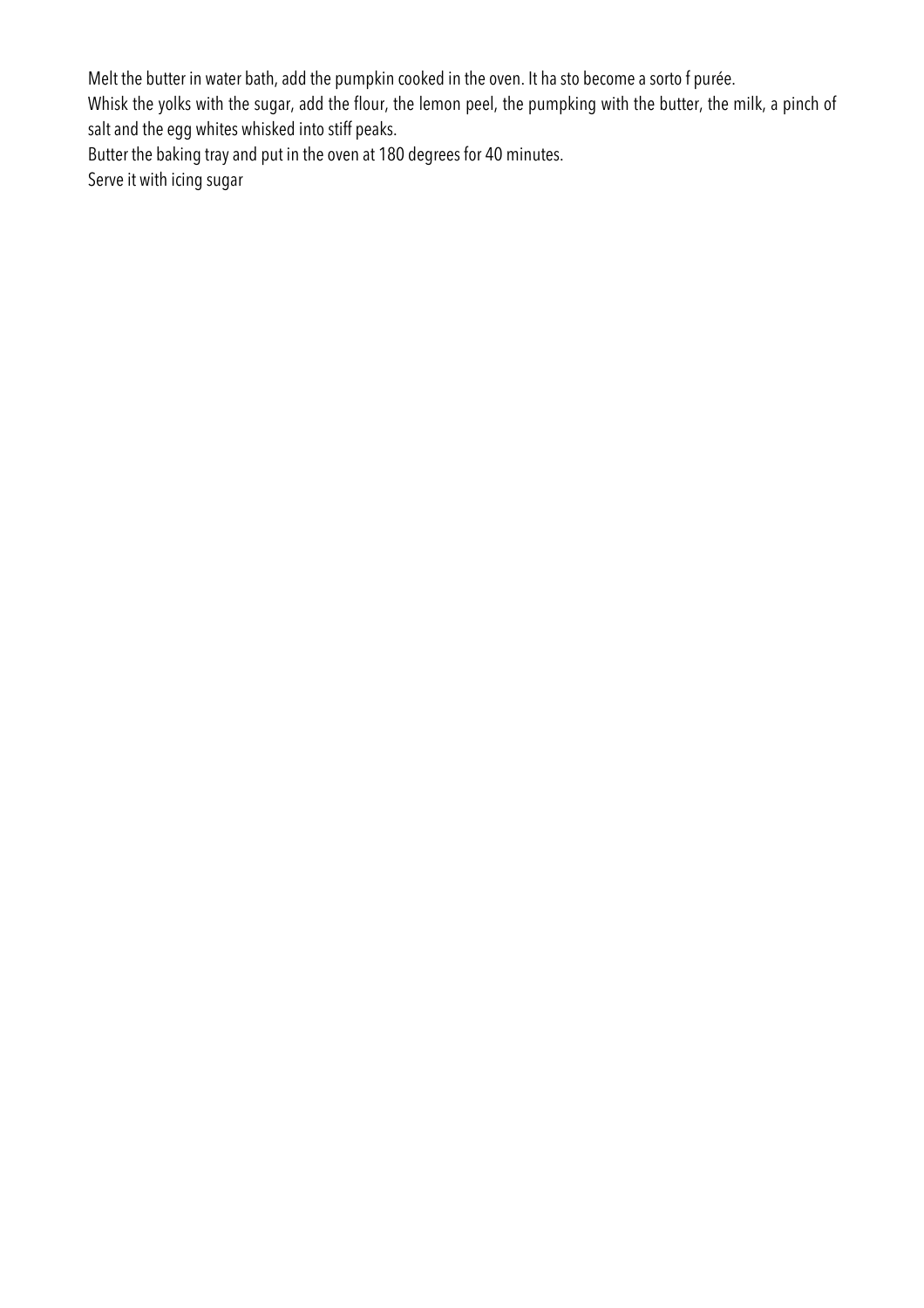



#### **TORTA TENERINA**

Ingredienti:

- 200 gr. di cioccolato fondente Lindt
- 200 gr. Di zucchero
- 3 uova
- 125 gr. Di burro
- 2 cucchiai di farina

Lavorare i tuorli con lo zucchero, sciogliere a bagno maria il cioccolato sminuzzato con il burro e aggiungerlo al composto di uova e zucchero più i 2 cucchiai di farina e infine le chiare montate a neve. Mettere in forno a 170° per circa 18 minuti.

#### **TORTA TENERINA**

Ingredients:

- 200 gr dark chocolate
- 200 gr. sugar
- 3 eggs
- 125 gr. butter
- 2 spoons of flour

Blend the yolks with the sugar, melt in water bath the chocolate with the butter and add it to the eggs. Then put the flour and the egg whites whisked into stiff peaks. Put everything in the oven at 170 degrees for 18 minutes.

#### **Alcune notizie storiche sulla Torta tenerina o "tacolenta"**

La torta tenerina è la tipica torta al cioccolato di Ferrara che per tradizione è bassa e con il cuore cremoso.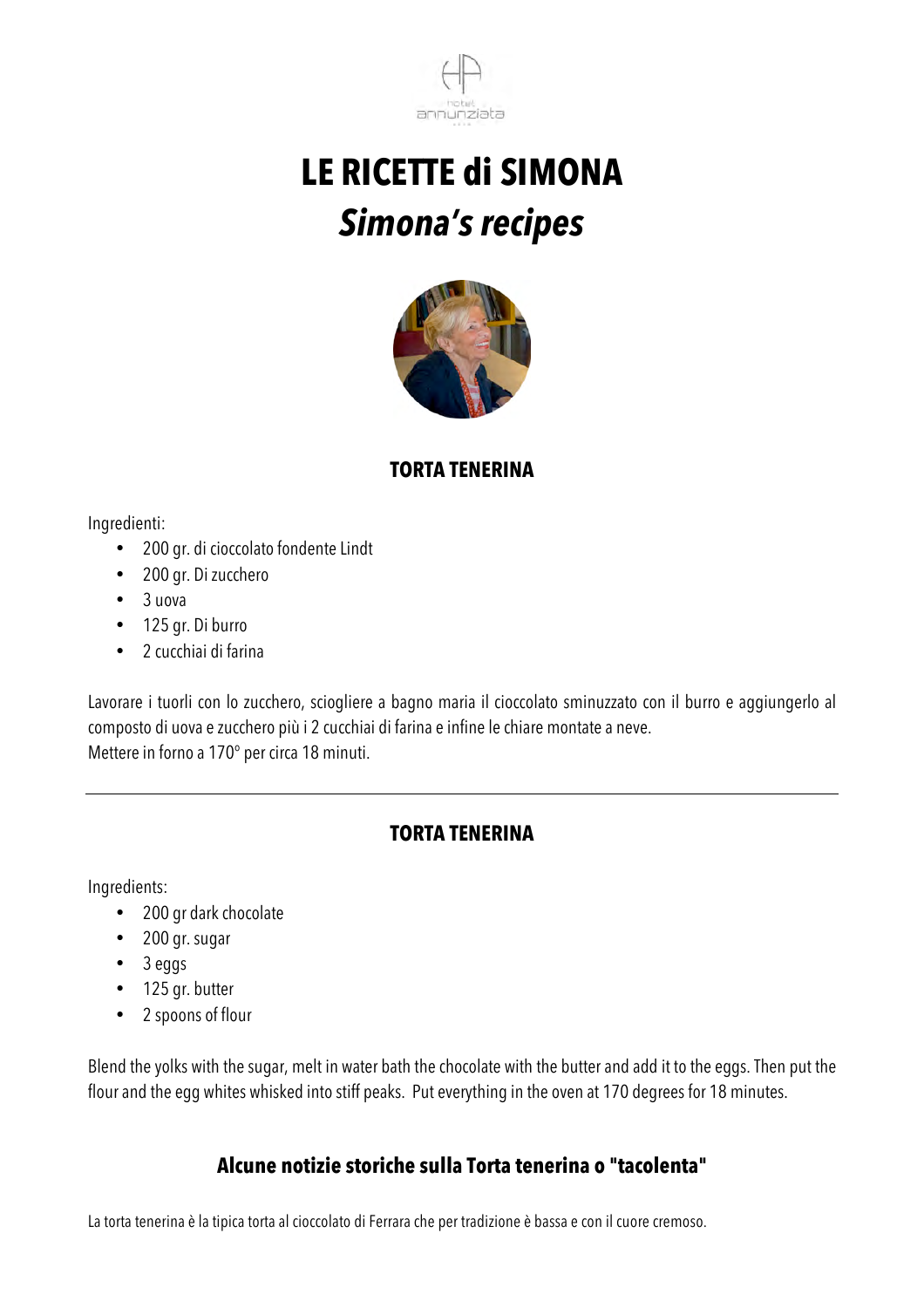Nota fin dal 1900 come Torta Montenegrina o Torta Regina del Montenegro, in onore di Elena Petrovich del Montenegro la sposa dell'allora Re d'Italia Vittorio Emanuele III, venne soprannominata dai ferraresi torta tacolenta, per la sua consistenza interna quasi appiccicosa che si scioglie in bocca, deliziando il palato.

Servito con una spolverata di zucchero a velo, questo splendido dolce, si presenta con un esterno croccante che rivela al suo interno un cuore di morbido cioccolato fuso ancora semiliquido.

La torta «morbidona» della regina innamorata

La testa tra le nuvole, il sorriso perennemente stampato sulle labbra e gli occhi «mammoloni» che brillano.

La diagnosi? Innamoramento conclamato.

Dolcezza e tenerezza sono le cure migliori, anche a tavola. Così per passare un San Valentino «extra sweet», all'insegna di golose coccole gastronomiche, non c'è niente di meglio che la «torta tenerina». Cioccolatosa, morbida, fondente, è anche semplice e piuttosto veloce da preparare e il successo è garantito.

Si tratta di un dolce tipico di Ferrara e nei primi del Novecento era noto con il nome di «torta regina del Montenegro» o «Montenegrina».

Il riferimento aristocratico allude alla nobildonna in onore della quale cui fu creato: l'aristocratica Elena Petrovich proveniente appunto dal Montenegro.

Il 24 ottobre 1896 la principessa montenegrina convolò a nozza con Vittorio Emanuele III. Già al tempo del loro primo incontro avvenuto al teatro «La Fenice» di Venezia, in occasione dell'Esposizione Internazionale d'Arte le cronache rosa dell'epoca parlano di una passione nata all'improvviso: fu amore a prima vista.

Un cuore morbido

La regina innamorata divenne nota come la sposa dolce e dal cuore tenero. E la deliziosa torta tenerina, con la sua sottile crosticina meringata e l'interno languidamente morbido, ne è la corrispondente realizzazione pasticciera. I golosastri ferraresi, in virtù dell'interno appiccicoso che si scioglie in bocca, le diedero il soprannome dialettale di «torta tacolenta». L'appellativo più gentile di «tenerina» venne dopo.

La torta si può dire perfetta quando la superficie presenta un velo croccante sotto il quale si nasconde un cuore magmatico di cioccolato e per ottenere tale risultato è indispensabile non esagerare con la cottura. In effetti, quando è cotta, deve sembrare ancora cruda. Per apprezzare pienamente il seducente contrasto tra la fragile croccantezza esterna e il cuore fondente, la tenerina non va mangiata calda.